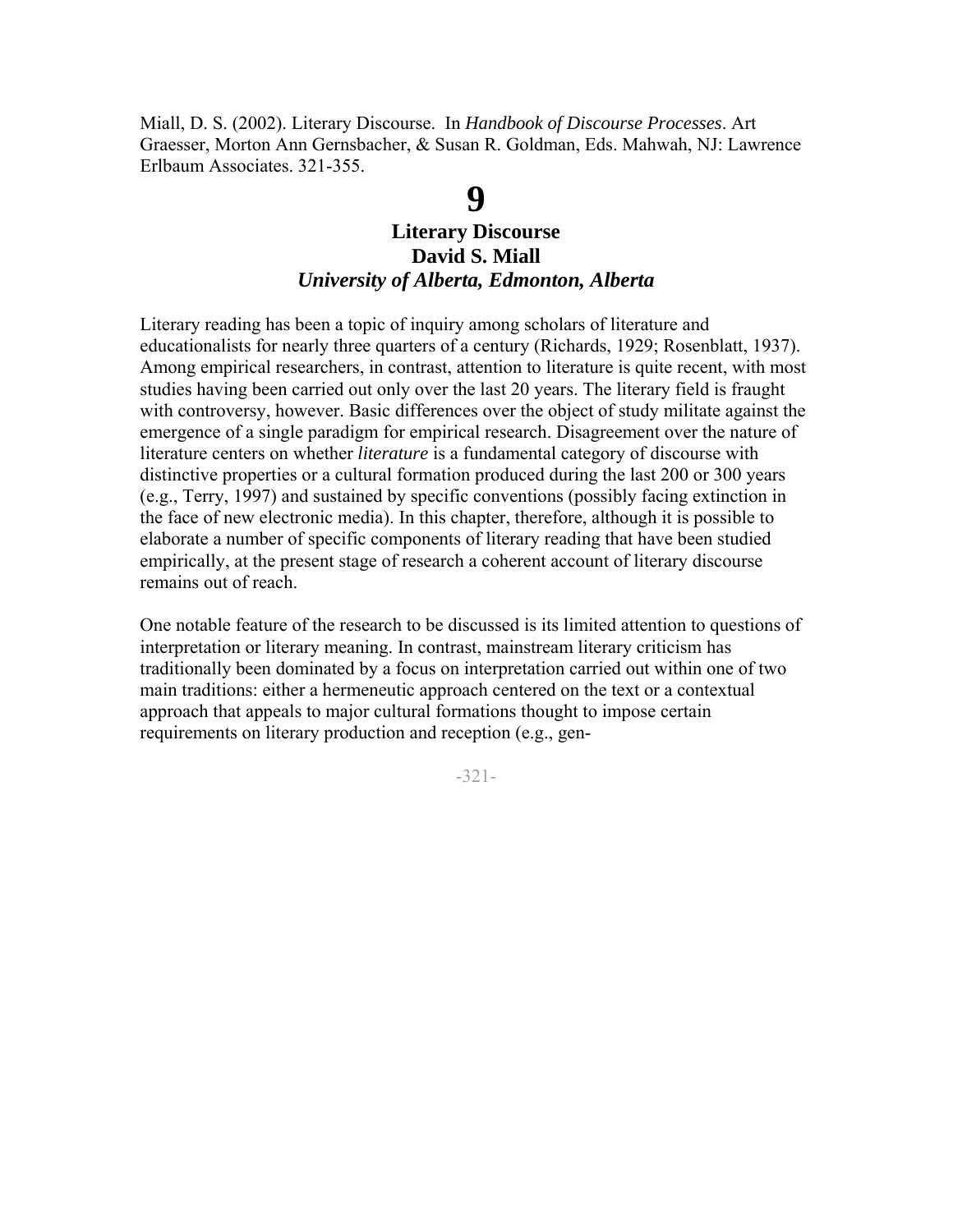der issues or the economic and social concerns of the new historicism). When considering reading outside the academy, however, an emphasis on interpretation may be misleading, as Sontag (1964/1983) argued forcefully some years ago. Although readers are at times undoubtedly concerned with understanding what they read, this should not overshadow another and perhaps more primary mode of engagement, which is to experience literature—whether to appreciate its formal qualities, be aroused by a suspense filled plot, or suffer empathically the vicissitudes of its fictional characters. To be asked to generate an explanation of a literary work, as commonly occurs in the literature classroom or in many empirical studies, is perhaps atypical of most reading situations. Yet it is clear that the demand for techniques of explanation has tended to drive research on reading, which has been dominated by the prevailing cognitivist emphasis on the processes of comprehension (Kintsch, 1998). This is considered further in the studies described later, but the limitations of this approach to literary discourse are also suggested preparatory to outlining a range of other approaches to literary reading.

The predominant questions of this chapter are: What is literary discourse? Does it result in a type of reading different from that studied in mainstream discourse processing research? Among a number of possible markers of the distinction between literary and nonliterary processing to be discussed later, empirical research suggests that literary readers form specific anticipations while reading, that the interpretive frame may modify or transform while reading a literary text, and that markedly more personal memories are evoked during reading. There is evidence for a constructive role for feeling in the reading process—a process that may be driven in part by response to stylistic and other formal qualities. First, however, the relationship between empirical research and mainstream literary scholarship should be sketched because this continues to provide an important, if problematic, context for considering literary issues and framing empirical studies. Although the gulf between literary scholarship and empirical research remains wide, three issues in particular serve to illustrate the difficulties and prospects of this relatively new discipline: history of reader response theory, role of genre, and question of whether literature has distinctive qualities.

### **THE ROLE OF THE READER**

Although reader response study had its inception with the work of I. A. Richards (1929) in his book *Practical Criticism,* Richards's one foray into empirical study unfortunately suggested to the community of liter-

-322-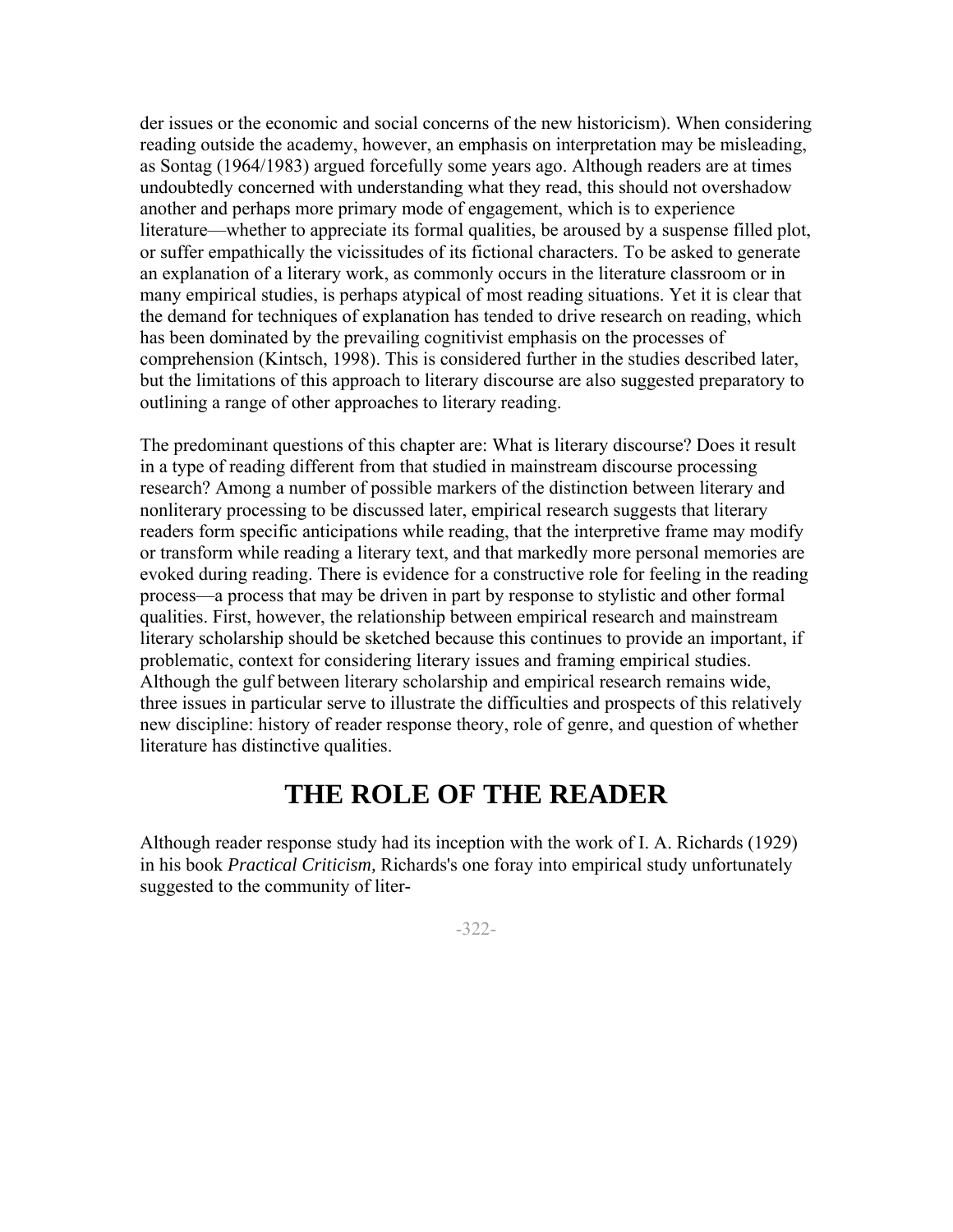ary scholars that readers, as represented by the undergraduate students he studied at Cambridge University, were poor at discriminating between poems and badly in need of the guidance of the experienced literary critic (cf. Martindale & Dailey, 1995). The experience of the ordinary reader, in contrast to the professional reader, thus fell under a cloud—a fate confirmed 20 years later by the influential essay "The Affective Fallacy" of Wimsatt and Beardsley (1954/1946). This effectively placed an interdiction on attention to actual readers, whose responses were deemed impressionistic and relative. For example, the critic E. D. Hirsch (1967) referred to the ordinary reader's "whimsical lawlessness of guessing" (p. 204) at literary meaning—an initial first step subject to correction in the light of what could be determined about the author's intention.

When reader response criticism eventually emerged, with publications by Holland (1968), Fish (1970/1980), Iser (1978), and Jauss (1982), Holland's work was confined to developing his own psychoanalytic approach, which concentrated almost exclusively on the stories of individual readers. In contrast, Fish, Iser, Jauss, and their followers remained at the level of theory. Fish proposed an affective stylistics of readers' hesitations and errors that he considered an integral part of literary meaning. Iser, drawing on the phenomenology of Ingarden, placed reading within the reader's "horizon of expectations, " in which the text's gaps and indeterminacies called for constructive interpretive work. Jauss, who worked alongside Iser at the University of Constanz, developed a reception theory attentive to historical changes in literary reading. Although this work, offering new and suggestive theories of reading, has been influential in redirecting attention to questions about the reader, this generally consisted in postulated reader-based modes for interpreting literary texts. The study of actual readers was either neglected or actively discouraged. For example, Culler (1981) suggested that a study of actual readers would be fruitless because the critic's focus of research should be on the conventions that he considered paramount in determining all reading, whether literary or nonliterary. These conventions could be examined in the numerous interpretations already available in the professional literature on a given text.

On the one hand, then, critics such as Fish or Iser hypothesized specific reading processes based on demonstrable features of literary texts and their purported effects. On the other hand, it turned out that attention to such features was constituted from the start by conventions of reading. Because readers were thought to acquire such conventions through a process of training, usually in the classroom, professional attention shifted away from considering what individual readers might actually be doing. Among the most influential formula-

-323-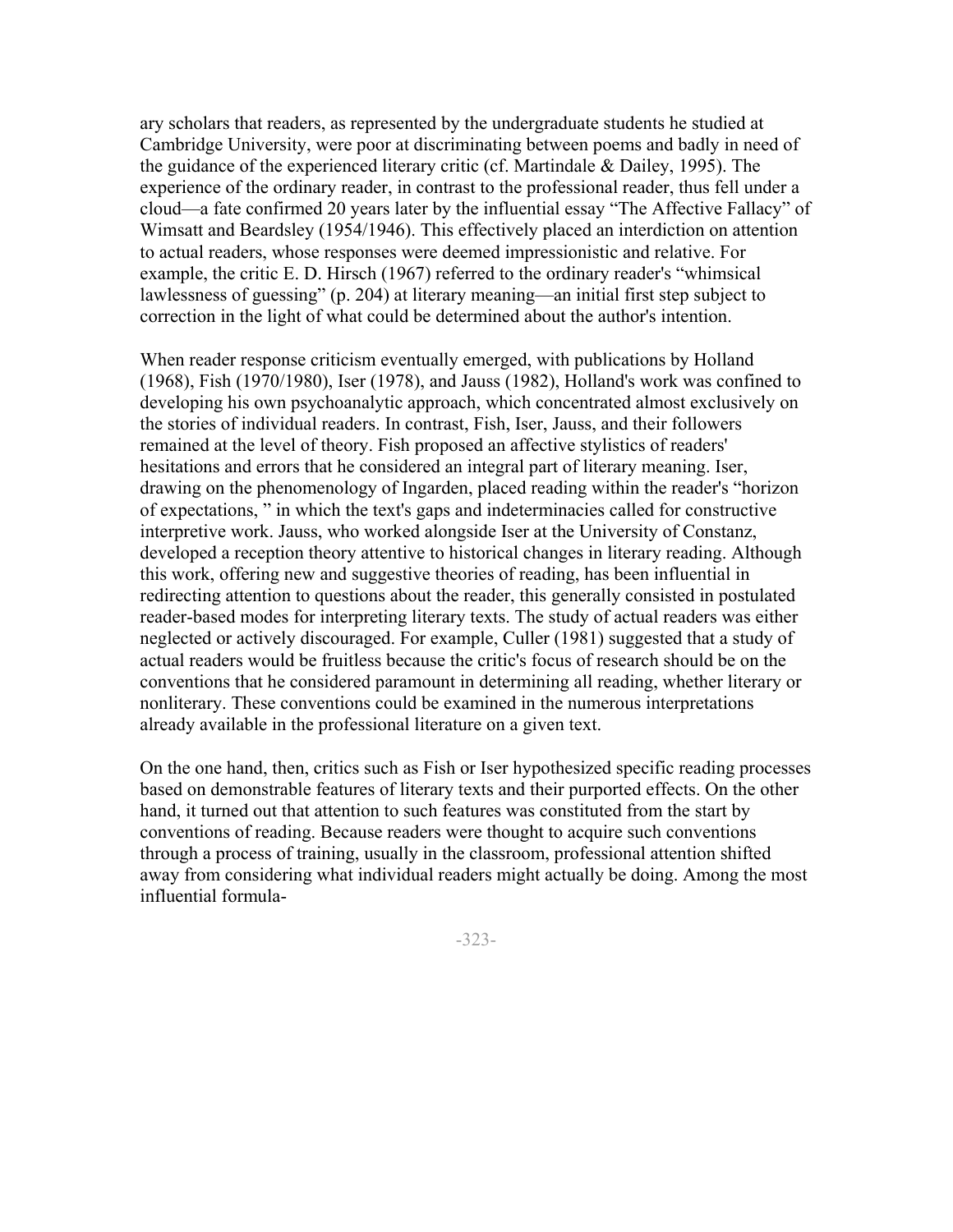tions of this view, Fish's (1980) forceful and widely accepted assertion that the interpretive community to which a reader belonged determined any possible reading appeared to make reading a purely relativistic process. The comprehensiveness of this approach, which redirected attention away from the reader toward questions of culture and history, foreclosed attention to reading almost as soon as it had begun: The reader response project was described by one of its reviewers as "self-transcending" and "selfdeconstructing, " suggesting "that it has a past rather than a future" (Freund, 1987, p. 10).

Yet the issues raised by the reader response theorists were of considerable interest, and in various ways continue to be reflected in empirical studies of literary reading. Thus, Schmidt (1982) and his colleagues, although motivated by a research tradition quite different from that of Fish, have placed the conventions of reading at the center of their approach. They have hypothesized that literary reading depends on two conventions: (a) the *aesthetic* convention (opposed to the *fact* convention that is held to apply in regular discourse); and (b) the *polyvalence* convention (opposed to the *monovalence* convention)—that is, the supposition that in a literary context readers recognize the possibility of multiple interpretations of the same text. If reading is held to depend on the acquisition of the appropriate conventions, we might also consider the impact of literary training on reading. This issue has motivated several studies of literary expertise, where the range of interpretive strategies shown by novice and expert readers has been investigated through empirical study (e.g., Graves & Frederiksen, 1991; Hanauer, 1995a). If readers differ according to their local interpretive community, cultural differences in reading the same text should also be discernible. This topic has been the focus of empirical studies by László and his colleagues (e.g., László & Larsen, 1991).

Other approaches that develop the suggestions of reader response theory are considered in more detail later. Meanwhile, two other specific issues raised by literary scholarship should also be outlined.

## **GENRES**

Perhaps the most significant convention dominating contemporary literary scholarship is that of genre. Although interpretation has tended to dissolve the distinctiveness of the text by relating it to underlying structures of power and desire, genre focuses attention again on the specific qualities and structures of the text. The features of a text are determined by its particular generic form. Genre, which used to be considered descriptive, is thus now considered explanatory: Genre is held to embody certain social roles that govern the relation between

-324-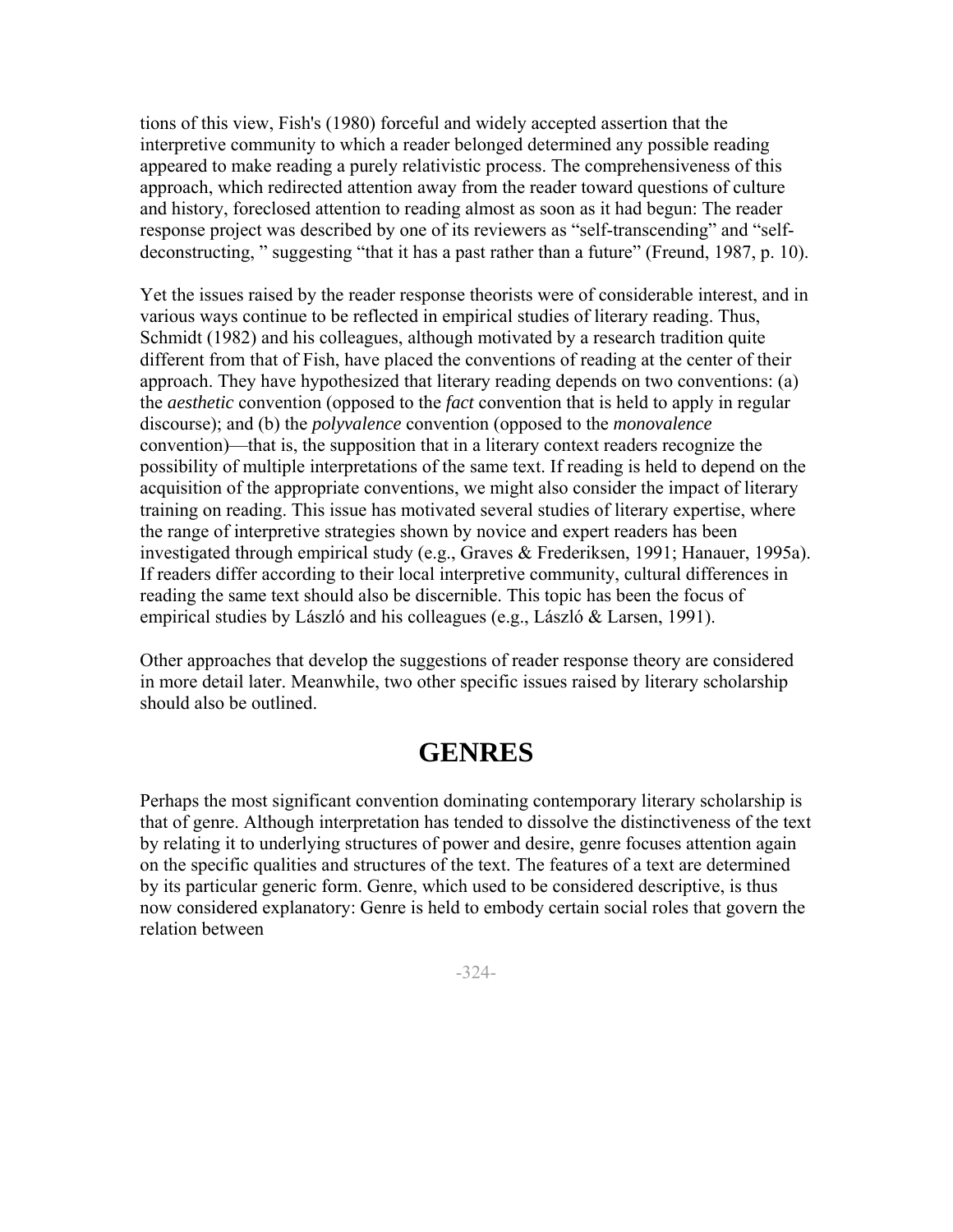text and reader. As Bawarshi (2000) put it, "genres create a kind of literary culture or poetics in which textual activity becomes meaningful" (pp. 346–347); they "constitute the social reality in which the activities of all social participants are implicated. " Genre is said to provide an essential framework for reading. As Derrida (1980) insisted, "a text cannot belong to no genre, it cannot be without or less a genre. Every text participates in one or several genres, there is no genreless text" (p. 65). In this respect, genre can be understood as the defining context for all textual behavior, literary and nonliterary, constituting textual relations in such spheres as the university classroom (lectures, the production of assignments), the law court (speeches for the defense, instructions to the jury), as well as readers' engagements with plays, novels, or sonnets. Moreover, genre governs what Halliday (1978) referred to as the *register* apparent in any given text—that is, the semantic and syntactic features that create the communicative situation, including the stance of the participants (cf. Viehoff, 1995).

Although Bawarshi (2000) argued that the primary theoretical question is whether genre is regulative or constitutive, he gave little consideration to the possibility of variance or play within a given genre. Our response to a sonnet, for example, is a product both of our relation to its obligatory formal features as well as the distinctive semantic or formal qualities that the writer has embodied within the constraints of the form. The rules of genre allow us to specify both what is conventional and unexpected (a view that would suggest that the laws of genre are regulative). As discourse structures, therefore, genres are characterized in part by the types of story grammars or schemata they call for; they specify situation models that characterize a given literary text and enable us to make predictions about how the text is likely to unfold. In this respect, genre theory provides a potentially rich resource for more precise empirical studies of literary reading, enabling us to build on the research (which so far is not specific to literary reading) on how readers construct and monitor situation models (Zwaan & Radvansky, 1998).

Although differences between discourse types have received some attention (e.g., Zwaan, 1993), the laws of genre have received little consideration in empirical research on literature. If they exist with the force attributed to them, we might expect to find traces of their presence everywhere in the data obtained from readers. For example, when the readers studied by Brewer and his colleagues (e.g., Brewer & Lichtenstein, 1981) reported suspense only in the case of stories with appropriately ordered components, this seems to reflect genre expectations: A story that arouses suspense must also satisfy it; otherwise it is considered ill formed. Miall's (1989) study of responses to a short

-325-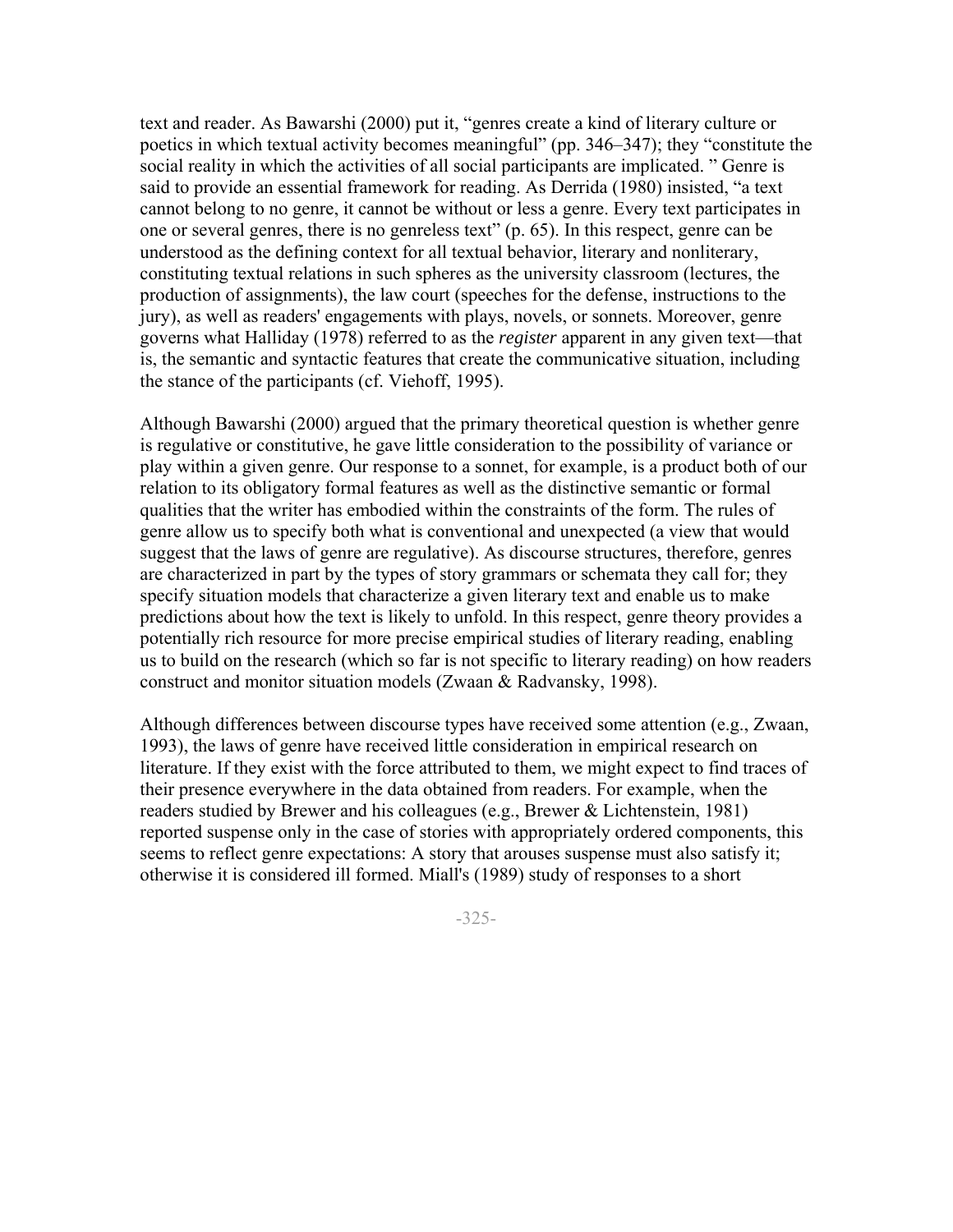story by Virginia Woolf can be seen as the hesitation of readers as they tried first one genre (a romantic story about a relationship) then another (a story about the impossibility of forming genuine relationships). In brief, empirical study, which so far has tended to take genre for granted, stands to benefit from the more detailed specifications of genre knowledge available from literary scholarship.

### **LITERARINESS**

Empirical studies have also replicated, in foreshortened form, a debate central in literary theory until recently: whether literary texts enjoy some distinctive status or literariness. Although the term *literariness* was first coined by Jakobson in 1921 (Erlich, 1981), conceptions of literature that imply its distinctiveness from other types of text are apparent in discussions from Plato (who wished to banish literature from his Republic) and Aristotle up to Coleridge and beyond. However, recent theorists, in emphasizing the conventional nature of literary response, have dismissed the argument that literary texts are distinctive by virtue of specific features. In Eagleton's (1983) view, "Anything can be literature" or "can cease to be literature" (p. 10) depending on the doctrine currently in force. More specifically, Fish (1989) objected to the notion that literary texts contain distinctive formal features. Because formal aspects of language cannot guarantee stable meaning, as students of stylistics had tried to claim, there can be no formal aspects of language; these are an illusion.

Similar arguments have been made by prominent scholars in the empirical domain. For example, Van Dijk (1979) proposed that the cognitive processes shown to underlie text comprehension applied to all discourse including literature: "Our cognitive mechanisms will simply not allow us to understand discourse or information in a fundamentally different way" (p. 151); "therefore, we strictly deny the completely 'specific' nature of so-called 'literary interpretation' " (p. 151). The differences such as they are are said to lie primarily in the pragmatic and social functions of literature. Similarly, the constructivist approach of Schmidt (1982) led him to suggest that locating the attributes of literariness in the surface features of texts is an "ontological fallacy"; it is "the human processes performed on such features that define the attributes in question" (p. 90).

This controversy has been framed as a contrast between conventionalist and traditionalist approaches (Hanauer, 1996; cf. Zwaan, 1993). The argument is a problematic one, however, because the two positions focus on different aspects of the reading process. Whereas the conventionalist examines reading for the effects of prior cognitive

-326-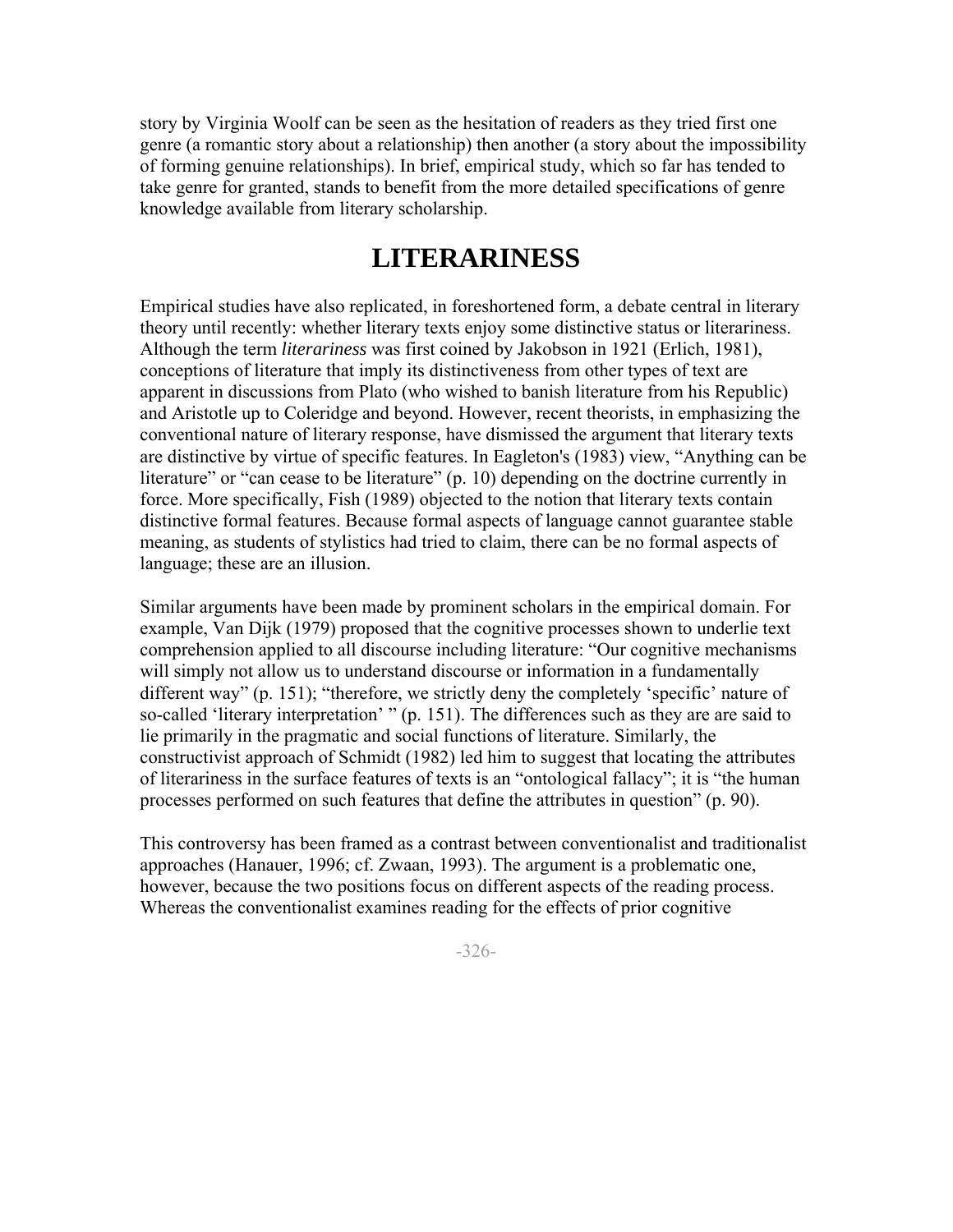frames, whether prototypes, genres, or schemata (e.g., Schmidt, 1982; Viehoff, 1995), the traditionalist focuses on specific text features such as meter or personification and attributes changes in readers' feelings or evaluative responses to this source (e.g., Hunt & Vipond, 1986; Van Peer, 1990). This might suggest that two different systems of response are at issue—one based on cognitive processes, the other on affective processes—and that the latter might be more appropriate for embodying what (if anything) is unique to literary processing. Perhaps the conventionalist has simply been looking in the wrong place. However, the question is not as simple as this might make it seem. Feelings are also subject to conditioning by convention, and readers' evaluations are clearly bound up with the norms imposed by a specific local culture. Thus, convention may operate here too, although in a less apparent and measurable form.

Nevertheless, some of the features said to be distinctive to literary texts may have been dismissed too readily. For example, although Gerrig (1993) agreed with the conventionalist position in asserting that "The 'look' of the language … cannot differentiate factual and fictional assertions" (pp. 100–101), he cited a short fictional extract in which a character is described surveying the people in a department store, "studying the crowd of people for signs of bad taste in dress" (p. 99). The limited omniscient narrative mode, of which this is an example, provides access to a character's mind in a way that is distinctive to fiction (one of its characteristic markers is free indirect discourse). In this respect, the feature cited by Gerrig is unmistakably literary and could only occur in another context in violation of that context's genre rules (e.g., if a journalist were to impute thoughts to a person in a news article). Another example comes from the field of poetry, where sound effects are often distinctive and measurable. As Bailey (1971) showed, compared with ordinary language, higher frequencies of a particular phoneme group can be shown to occur in poetry; it seems possible that this can influence a reader's response. Although empirical studies in this area are sparse (e.g., Tsur, 1992), phonetic features like free indirect discourse seem to be characteristic of literary discourse and deserve more careful examination. The principal issue is not their presence as such, but whether it can be shown that readers of literary texts are influenced by them in measurable ways.

# **THEORETICAL ISSUES**

In comparison with the often divisive debates that have occurred in mainstream literary scholarship, empirical researchers have generally been preoccupied with other theoretical issues. Reviews of earlier em-

-327-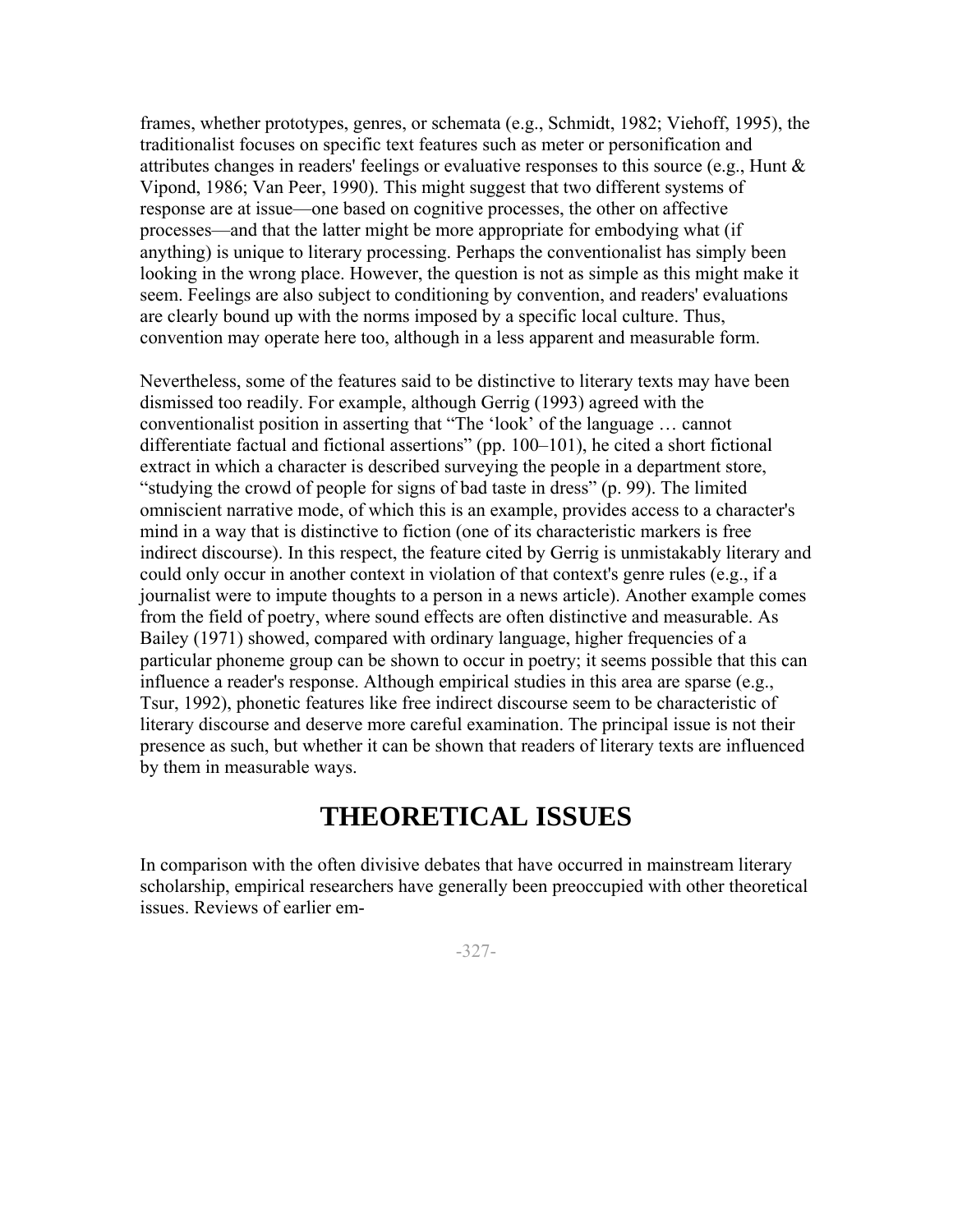pirical work in North America (e.g., Purves & Beach, 1972) show that workers in the field were primarily concerned with improving educational practices. In her review, Klemenz-Belgardt (1981) criticized extant studies for offering poorly theorized views of both literary response and the literary texts under examination. Although the studies helped inform classroom practice, the result was an undertheorization of the nature of literary response (cf. Galda, 1983). Over the last 20 years, however, researchers have drawn on a much wider and better developed set of theoretical contexts, ranging across discourse processing theories, psycholinguistics, social psychology, personality theory, emotion theory, and psychobiology, in addition, of course, to several branches of literary theory. However, a consensus on theoretical issues has yet to emerge.

A new paradigm for research has been claimed by Schmidt and his colleagues known as the Empirical Science of Literature (ESL). ESL undertakes to widen the focus to the actions within the literary system as a whole, including producers, readers, publishers, and critics. In this way, it is argued (Hauptmeier & Viehoff, 1983; Schmidt, 1983), ESL can bring about a Kuhnian paradigm shift, establishing a scientific program of research on literature, one independent of hermeneutic assumptions. Among the theoretical bases of ESL, literary study is based on a theory of human action. It also gives up all ontological commitments—notably the view that there is an essential literariness that distinguishes literary texts. In this perspective, literature is an outcome of linguistic socialization carried out in the interests of social groups; thus, "literariness cannot be regarded as a textual property but as a result of actions of analysis and evaluation performed by subjects within an action system" (Schmidt, 1983, p. 31). Perhaps the bestknown aspect of Schmidt's work has been to define literary response in terms of the aesthetic and polyvalence conventions—a claim that prompted some empirical study (e.g., Meutsch & Schmidt, 1985).

Outside Germany, however, the theoretical claims of ESL have not been generally accepted by other empirical researchers. Viehoff and Andringa (1990) asserted that the ESL model "is nearly without any psychological relevance in literary reading processes" (p. 223). Within Germany, too, the principles of ESL have been disputed: Groeben (Schmidt & Groeben, 1989) argued that Schmidt's radical constructivism has no way to assess the subjectivity of responses: Without independent descriptions of a text, any response must be accepted. Groeben is concerned that appropriate and inappropriate responses should be distinguishable, implying a normative framework for understanding. As he went on to suggest (Groeben & Schreier, 1998), Schmidt's polyvalence convention implies a norm. If readers fail to fol-

-328-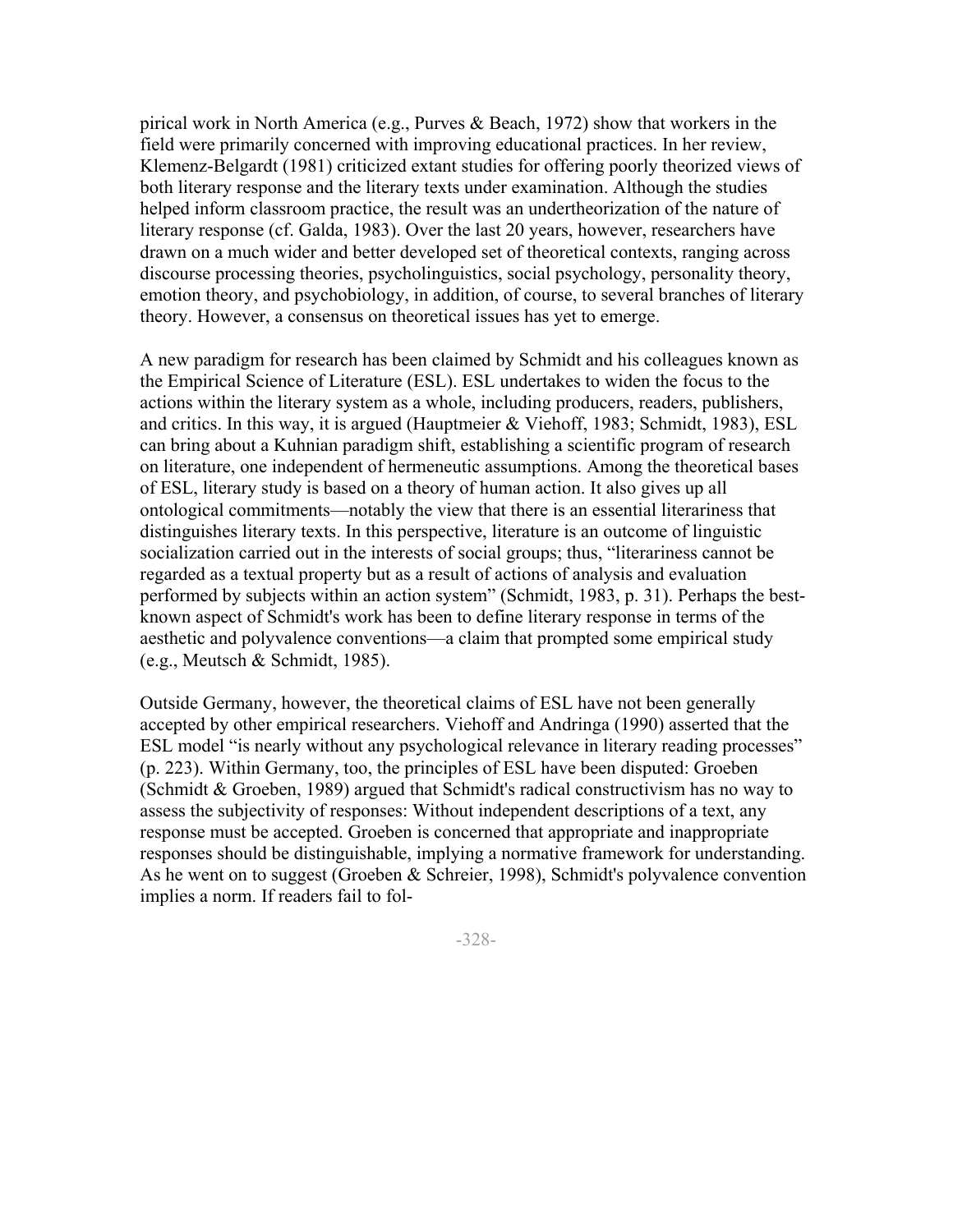low the convention, "they are by definition not participating in the literary system, " which is only one step from saying that literary readers "must strive for polyvalence" (p. 58).

In fact, normative conceptions of literary response seem inescapable, although they are rarely acknowledged in the studies to be discussed later. This is shown, first, by the choice of literary texts of acknowledged quality in most studies, sometimes in comparison with manifestly nonliterary texts (such as extracts from newspaper articles). Studies of response with subliterary genres, such as popular fiction, have been less common (e.g., Hansson, 1990; Nell, 1988). Second, certain qualities of literary response, such as polyvalence, personal relevance, or a sensitivity to poetic features, imply qualitatively different and hence desirable dimensions of reading. As Beach and Hynds (1991) put it in their review of the instructional research, researchers may try to avoid privileging particular styles of reading, but "an underlying assumption seems to be that developing a sophisticated *repertoire* of response options to use in a variety of reading situations should be a major goal of literature instruction" (p. 459). Third, although Halász (1995) warned, "We may be inclined to evaluate [the] literary reading process itself as a superior kind of reading, " investigating the phenomenon for its own sake to understand its processes is but one step from valuing such processes. This step, easily taken, also leads to examining the conditions under which literary reading takes place in education with a view to improving them (e.g., Miall, 1993).

In this respect, the argument over whether literary processes are driven by socially determined conventions or innate proclivities takes on a new significance. To put it simply, is the literature teacher transmitting an agreed-on, socially sanctioned technique of reading or facilitating an inborn facility for literary experience? Although an interaction of the two processes seems most likely, strong arguments have been advanced that only the first view can be valid (e.g., Schmidt, Fish). Because traditional literary scholarship has no way to assess such an issue outside its own conflicting theoretical perspectives, the empirical study of literature, with its access to a range of powerful theories and methodologies, is well placed to play a critical role in this debate.

In the sections that follow, studies of literary discourse and literary response are placed within several different frameworks. This suggests a problem in theoretical contexts that can be said to exist on two levels. First, it is suggested that the familiar paradigm of discourse processes is necessary but insufficient as a basis for understanding literary questions. The phenomena involved in experiencing and understanding literary texts such as novels and poems constitute a larger, but still little understood, system of psychological processes within

-329-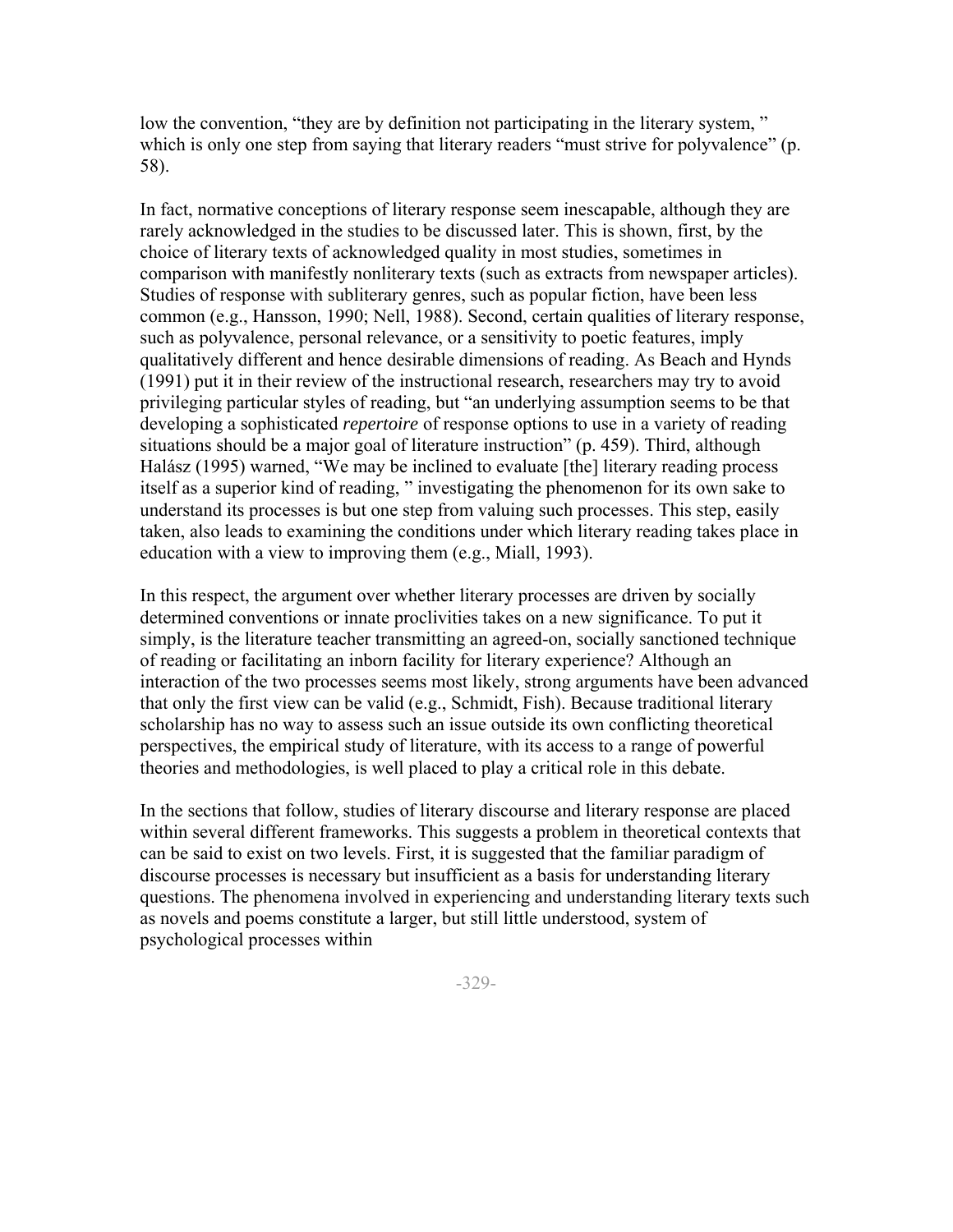which discourse processes play an essential, but possibly not the most important, role. This is not a new problem: Limitations of discourse theory were suggested by Spiro (1982), who contrasted it with experiential understanding, by Hidi and Baird (1986), who called for the inclusion of motivation in reading studies; and most recently by Zwaan (1999), who outlined the limitations of amodal representations in discourse theory. Empirical literary studies provide a promising field for examining some of these alternative perspectives and working toward a better formulation of their role in discourse.

Second, an important theoretical problem is revealed by a difference inherent in two kinds of empirical method. This is evident, for example, when content analysis methods, such as those of Andringa (1990) and Kuiken and Miall (2001), are compared. Although the first predetermines categories in which think-aloud data are located, the second allows categories to emerge from the data. The second method may allow for those categories (such as certain kinds of feeling or personal memories) that participate in processes distinctive to literary response, whereas its dependence on readers' verbal facility and its closeness to the text being read may make theoretical generalizations about such evidence problematic. The first method may inadvertently filter out precisely that which, from another perspective, makes the responses distinctively literary, yet the second method with its idiographic focus risks limiting its conclusions to the specific case being analyzed. The larger problem this suggests is the difficulty of capturing empirically what is distinctive to literary response, given that a specific literary text may call for a mode of response that is more or less unique to that text. Perhaps responses to different literary texts are not entirely incommensurable, but it may be difficult to establish what (if any) literary response has in common that distinguishes it from other experiences of discourse. The range of approaches to be described herein is thus an important feature of the empirical study of literature, helping to maximize the opportunities for triangulating on the significant issues. Like the blind observers in the fable about the elephant, each empirical researcher has a somewhat different conception of the object of study, and certainly none of us has yet seen the whole animal, whereas others again deny that any such animal exists.

# **DISCOURSE PROCESSING**

#### **Discourse Structures**

Although theories of discourse processing in general are not discussed here, several specific studies are mentioned in which literary processing is at issue. Its emphasis on comprehension rather than affect gives

-330-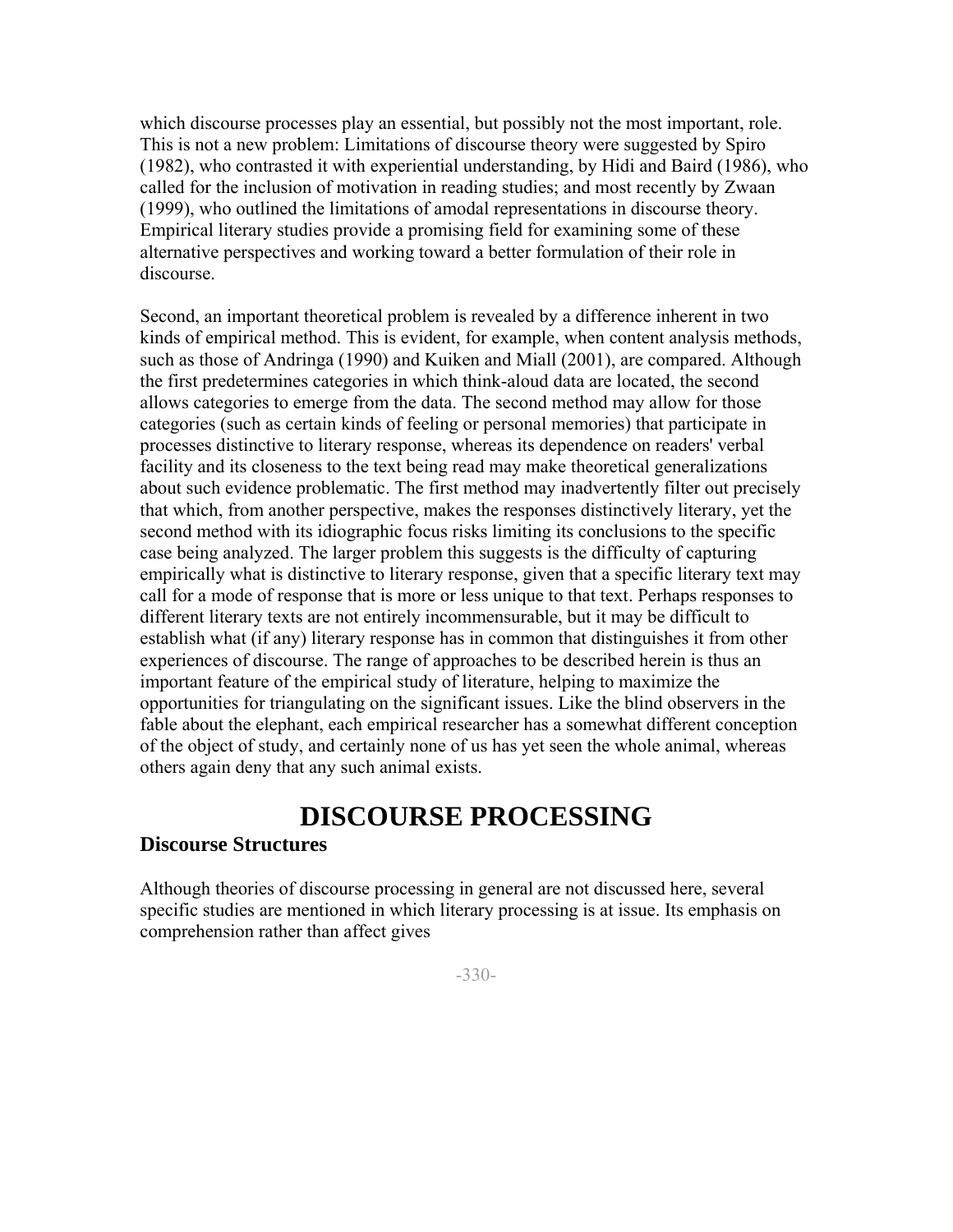discourse processes both theoretical power and methodological precision, but also limits its scope in capturing literary processes (Miall & Kuiken, 1994a), as Van Dijk's discussion (cited earlier) suggests. In brief, discourse processing, with its emphasis on comprehension, forestalls attention to those features of literary response that might signal the presence of a different class of response processes. As Spiro (1982) pointed out, referring to a story by James Joyce and the comments made in it by an enigmatic priest, what is central to our experience of the story is that we cannot know what its situation is about. It could be argued that it is just those aspects that resist ordinary comprehension that trigger the response modes specific to literature, such as the emotive, evaluative, and attitudinal. Even this way of putting the issue is, perhaps, misleading if it implies that the alternative modes of response only come into play when the normal cognitive processes have broken down. It may be more plausible to postulate several systems able to operate in parallel as a review of two typical discourse studies suggest.

In one study, Van den Broek, Rohleder, and Narváez (1996) examined the role of causal connections in a story as revealed by a recall measure. Their model of story understanding proposes that at each statement the reader "attempts to establish *sufficient explanation* for each event or state that he or she encounters" (p. 187). Although 50% of the variance in recall could be explained by the causal connections they had modeled, several other factors also appeared to influence recall, such as statements describing setting, those with a strong impact due to emotion or imagery, or statements relating to the theme of the story. Thus, causal relationships were found to be a major, but not the only, component of story structure influencing recall. Their model of literary comprehension, as the authors suggested, cannot tell the whole story. In fact, although it makes use of a literary text, the findings illuminate that component of response that may be least significant to *literary* texts.

In another study, Zwaan, Magliano, and Graesser (1995) focused on literary short stories. To examine how far the theoretical components of the situation model were reflected in readers' responses, the segments of the story (its successive sentences) were analyzed for shifts in causal explanation, shifts in time and space, and propositional complexity. Analysis shows that each of the factors of the situation model contributed to predicting the time taken to read a sentence. For example, there were longer reading times when the story shifted location, requiring readers to construct another spatial setting. Such situation model components appear to be a necessary dimension of response to any narrative. In a subsequent study based on a subset of the reader re-

-331-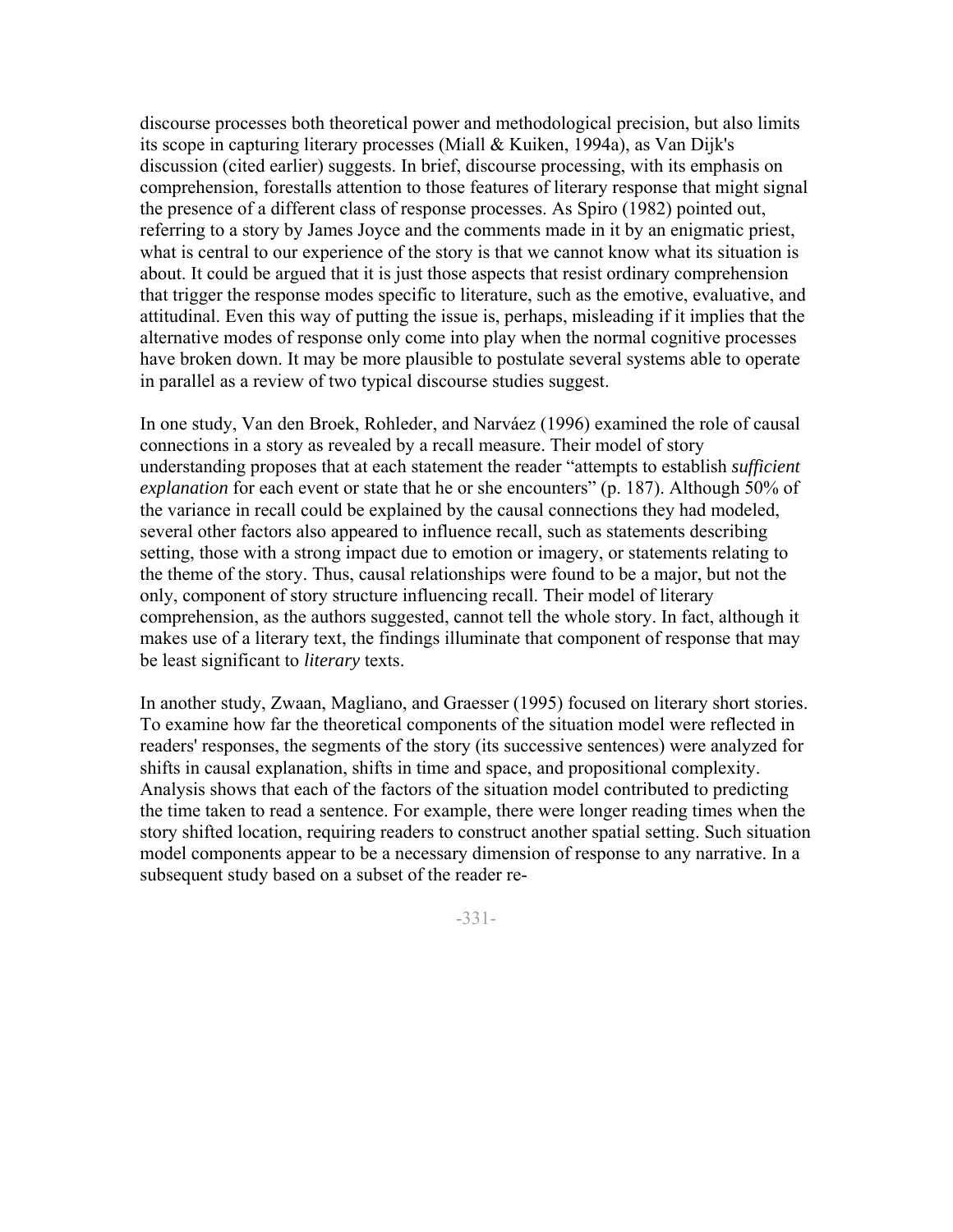sponse data of Zwaan et al., Miall and Kuiken (1999) showed that reading times were predicted as strongly by stylistic features in the sentences of a story (e.g., by alliterative patterns, syntactic deviations, or striking metaphors). It might be hypothesized that only literary texts are likely to influence readers through such effects. How response to stylistic features develops, however, remains a difficult issue to examine.

#### **Expert–Novice Differences**

To the extent that literary response is more fully developed in experienced readers, the difference between novices and experts may help illuminate what is distinctive to literary discourse. Are experts merely more elaborate in their responses or are there qualitative shifts in response as readers gain expertise? Graves and Frederiksen (1991) employed a form of semantic analysis of readers' comments; Zeitz (1994) measured expertise with comprehension and memory for gist. These can be compared with two other studies by Hanauer (1995a) and Andringa (1996) based on ratings for literariness and degree of involvement.

In their study of think-aloud data from eight students and two experts, Graves and Frederiksen (1991) asked readers to describe a passage from a novel while reading. The protocols were analyzed with "discursive patterns grammar, " a form of semantic analysis whose categories were decided a priori. Comparison showed that experts provided more complex, inferential descriptions, generating more than two and one-half times the number of comments on linguistic structures than the students. Among these, experts' comments were focused more on syntax, whereas students focused on individual word forms. In general, students tended to remain at the level of paraphrase; experts made more inferential, derived descriptions. Zeitz (1994) distinguished between what she called the *basic* representation of a literary text (e.g., what happens) and the *derived* representation (e.g., theme), and she proposed that, although novices and experts may be alike at the basic level, they would differ at the derived level. She found superior performance of skilled readers on gist level but not verbatim recall, better recognition of "multilevel sentences" (i.e., those rich in literary style, such as irony or metaphor), a greater facility in producing interpretive sentences, including references to language or themes, and more complex levels of argument in essay responses.

In the terms of Graves and Frederiksen (1991), the reading processes examined in both studies can be characterized as *goal directed:* In both cases, readers were instructed to comprehend and describe

-332-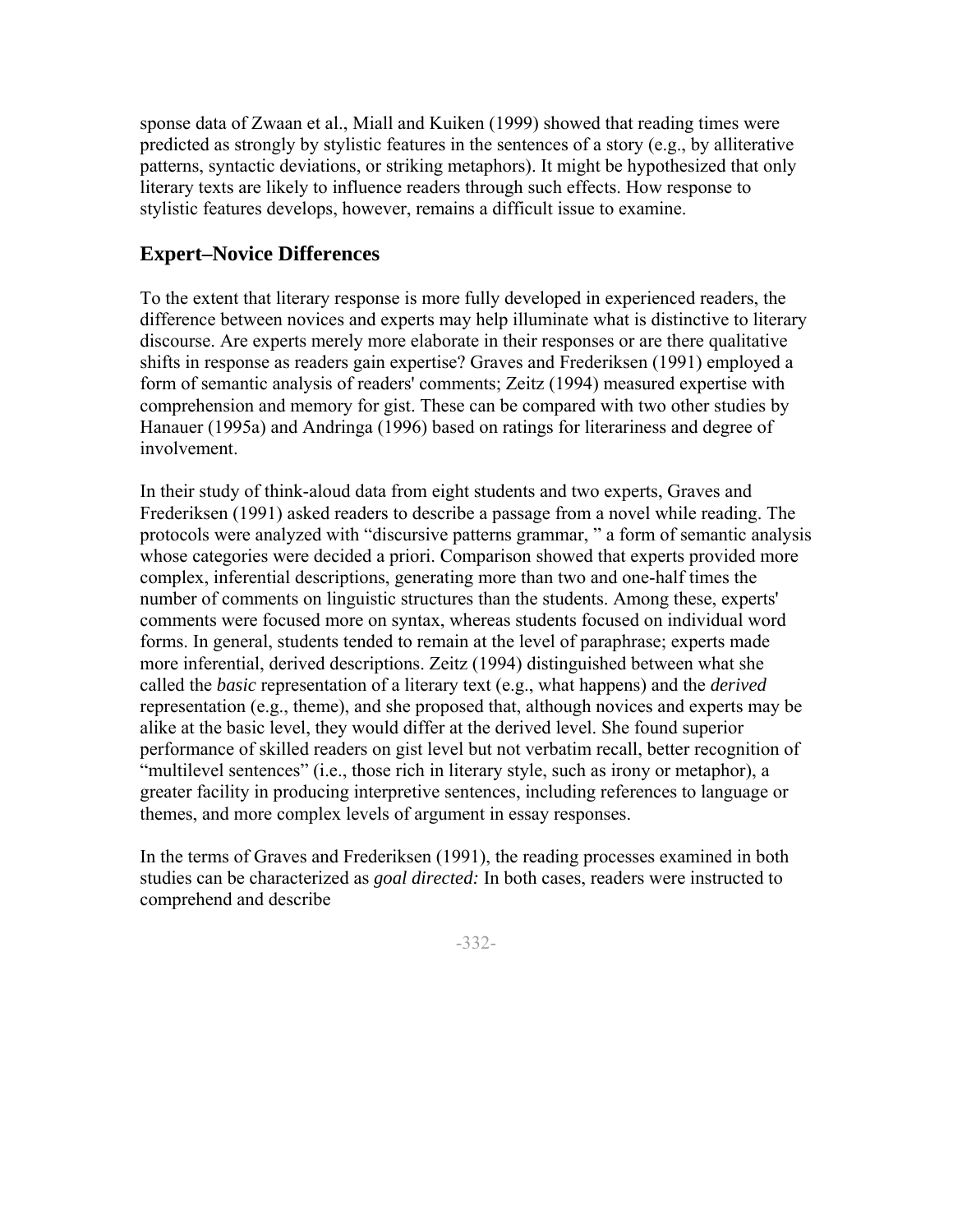the texts. It is not evident that the methods were appropriate for reflecting what, if anything, is distinctive to literary processing. In the first study, it is perhaps significant that up to 10% of readers' comments were discarded as fitting none of the categories (e.g., quotations from the text, comments on thought processes, and general evaluative statements). In contrast, a think-aloud study by Olson, Mack, and Duffy (1981) found that readers' comments about a story or their own understanding were infrequent, but diagnostic of those aspects of a story to which a reader was particularly attentive. Although expertise of the kind studied here significantly reflects how literary training enables readers to analyze texts and report on their features, it seems likely to differ significantly from the processes manifested by those reading for pleasure.

In two other studies, measures of appreciation and involvement by Andringa (1996) and measures of literariness by Hanauer (1995a) appear to indicate types of response in which little difference is found between expert and novice readers. Andringa manipulated story frames or narrator comments in two literary stories to vary hypothesized degrees of reader involvement. She reported that, although with greater literary expertise more complex aesthetic structures can be appreciated, emotional involvement seems to change little. Comparing undergraduate and gradate students of literature, Hanauer (1995a, 1995b) presented 12 texts for rating, of which 9 were poems. Experienced readers gave higher ratings overall, suggesting that they were able to recognize more texts as literary, and ratings for poeticity correlated rather highly across groups, whereas the ratings for literariness showed less correspondence. This suggests that training in literature has a greater influence on recognition of literariness than the ability to recognize poetry. Both studies suggest ways to discriminate expertise based on aesthetic and affective factors, but so far this line of inquiry has not been pursued further.

#### **Beyond Discourse Processes**

Other studies that go beyond the discourse processes model also suggest that affective factors may have a constructive role to play in literary response. For example, Long and Graesser (1991) found that memory for surface structure is stronger in the context of a literary story than theories of comprehension memory have suggested. In their study, readers of two short stories, who were tested for recognition of two versions of conversational sentences from the stories, gave 68% correct answers—well above chance level. Additional analyses of the sentences showed that memory was facilitated the closer the style of a sen-

-333-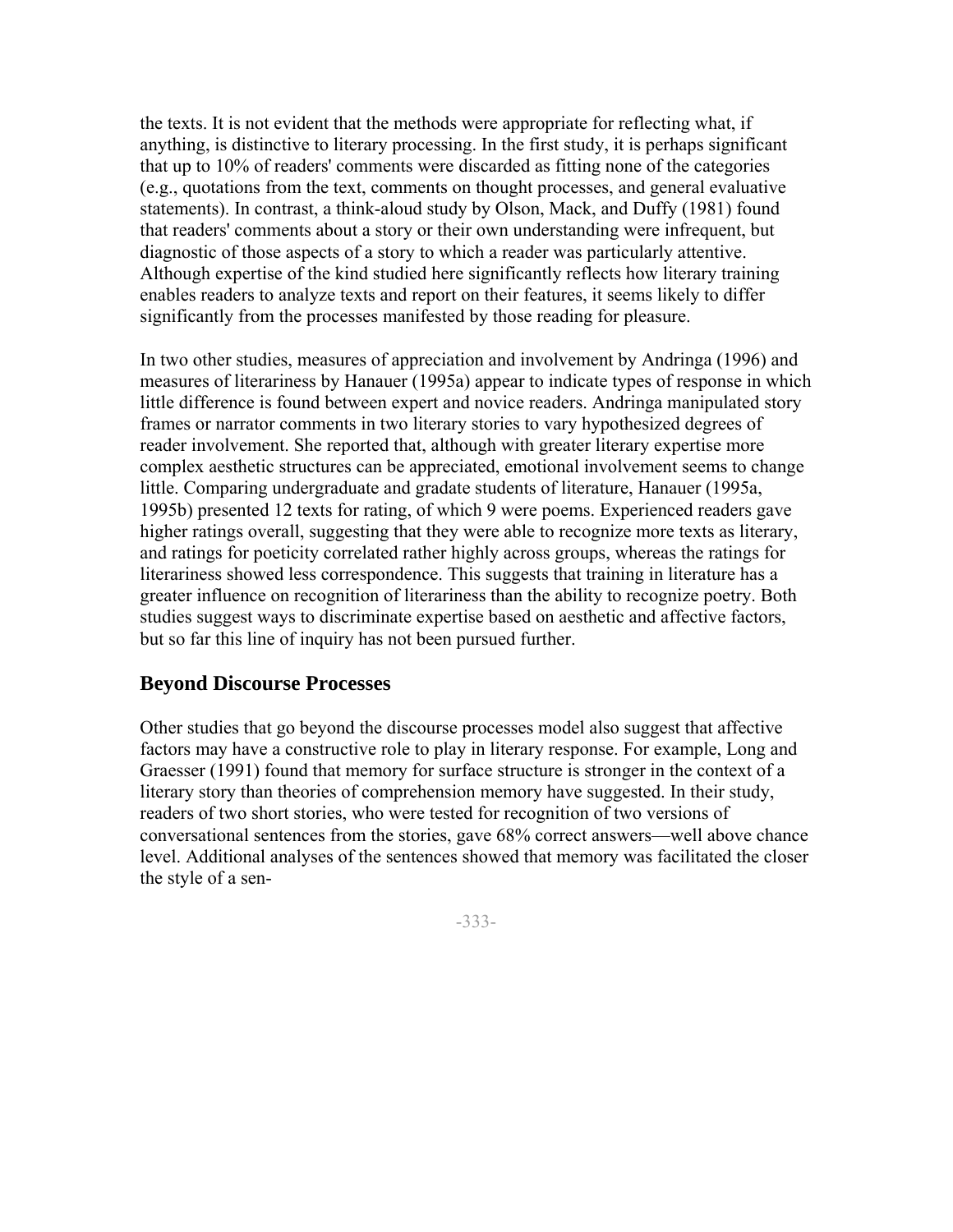tence to oral discourse, or when a sentence was high in expressive evaluation; sentences showing both oral and expressive qualities were best remembered. An affective component consistent with this was proposed by Kintsch (1980), who described cognitive interest as a factor supervening on the processes described in the standard text comprehension model. The reader of a story, in contrast to an expository text, "sets up his own control schema" based on his interests, which may differ from the event-based model of the conventional story schema. Following this suggestion, Zwaan (1993) proposed a "literary control system" (p. 31). Once a literary work such as a novel has been recognized, the control system activates a distinctive form of processing that regulates the basic comprehension processes. Kintsch suggested that "stylistic variations … serve as cues for invited inferences" (p. 94), and that these and other semantic surprises in literary texts cause the reader to make inferences about matters not stated in the text. In particular, the appearance of interesting items in the story that fall outside existing schemata invite the reader to activate or construct a schema to account for the story. Alternative processes that construct literary meaning may thus operate in conjunction with the standard comprehension processes (Miall & Kuiken, 1994a).

# **ALTERNATIVE FRAMEWORKS OF LITERARY READING**

#### **The Literary Perspective**

The reader's knowledge of a text's genre, as noted earlier, is a control condition influencing the reading process. Readers' responses are shaped quite differently according to whether a text is a poem, newspaper story, or joke. Yet the limits of genre as an explanatory factor are suggested by three studies in which genre was manipulated experimentally.

Zwaan (1991) compared the effects of placing reading in either a newspaper or literary perspective. With the help of a pilot study, six texts were chosen from newspapers and novels that could be read as either a newspaper or literary prose (texts were thus devoid of marked literary features). As expected, it was found that in the newspaper condition, readers read faster—on average about 12% faster than readers in the literary condition. In a recognition test, the literary condition readers were more accurate in identifying words that had occurred in the text just read. In a second study using the same paradigm (Zwaan, 1994), readers in the literary condition were found to have a poorer memory for the situational information in the texts than the newspaper condition readers. The study suggests that when readers think

-334-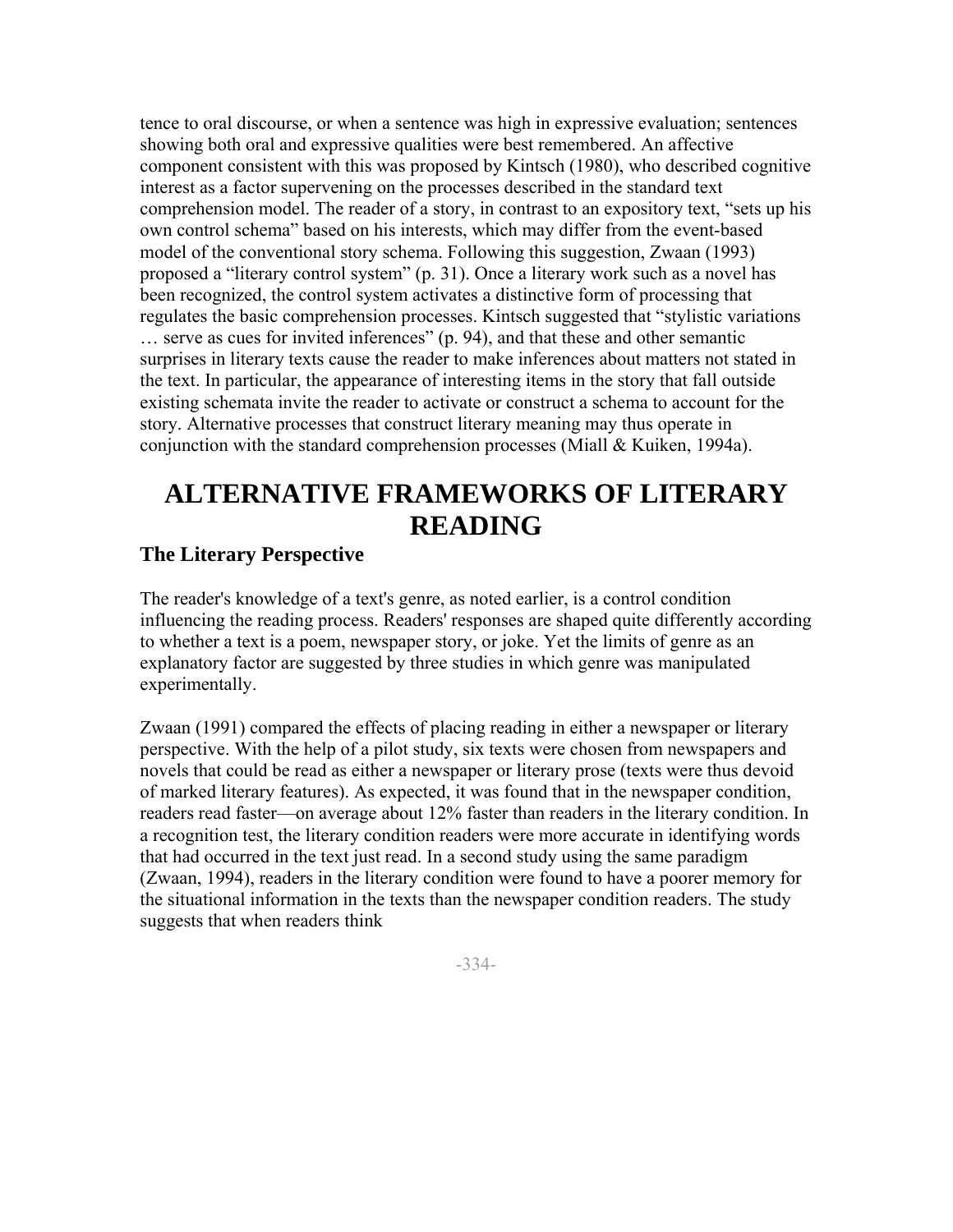they are engaged in literary reading, they read more slowly and form a better representation of the surface structure of the text.

Zwaan's study argues for the regulative functions of genre. Yet genre information is not invariably decisive. As Hoffstaedter (1987) showed, it cannot always take precedence over textual features. She presented 24 poems to readers in two conditions: a newspaper reading condition (modifying the layout of the poems appropriately) and a poetry reading condition. Readers were asked to make judgments of poeticity on a scale from *nonpoetic* to *poetic.* She reported that for only 10 out of 24 poems were judgments significantly different across the two conditions. For 14 of the poems, it was their poetic properties that appear to have determined the reading condition. This study shows how the text features encountered here, such as prominent metaphors, personifications, or unusual syntax, can override the supposed genre in a bottom–up fashion.

The reading framework manipulation is called into question by László (1988): A reader may be told a text is literary but not read it as such. Devising a different method, László implemented changes in the texture of an American and a Hungarian literary story to examine effects on both reading times and readers' deployment of schema knowledge. Three different versions of each story were presented: the Original version, the Insert version (where two or three key passages based on an action sequence had been rewritten in summary form), and a Script version (where the whole story was rewritten in summary form, keeping the plot structure clear). Readers of the Original and Insert versions read the stories on paper except for the critical passages (original or rewritten), which they read on a computer screen to collect reading times, after which they were asked to choose among three alternative plot continuations; they then continued reading on paper. Script readers read the whole story on computer. Both stories were about short-term romances that turned out to be unstable because of social differences, thus suggesting two themes social and romance. László suggested that readers' expectations regarding the romance theme might stem from scriptlike cognitive structures (cf. Miall, 1989).

László reported that reading times were longest for the Original story, but shorter for the Script than for the Insert version in the case of the American story, whereas reading times for the Script and Insert versions were the same for the Hungarian. Although these results are equivocal in part, they show that the literary texture of the original stories prompted the longest reading times. However, the manipulation of the stories had no consistent influence on the plot-continuation choices—a finding that seems to show construal of the romance plot to

-335-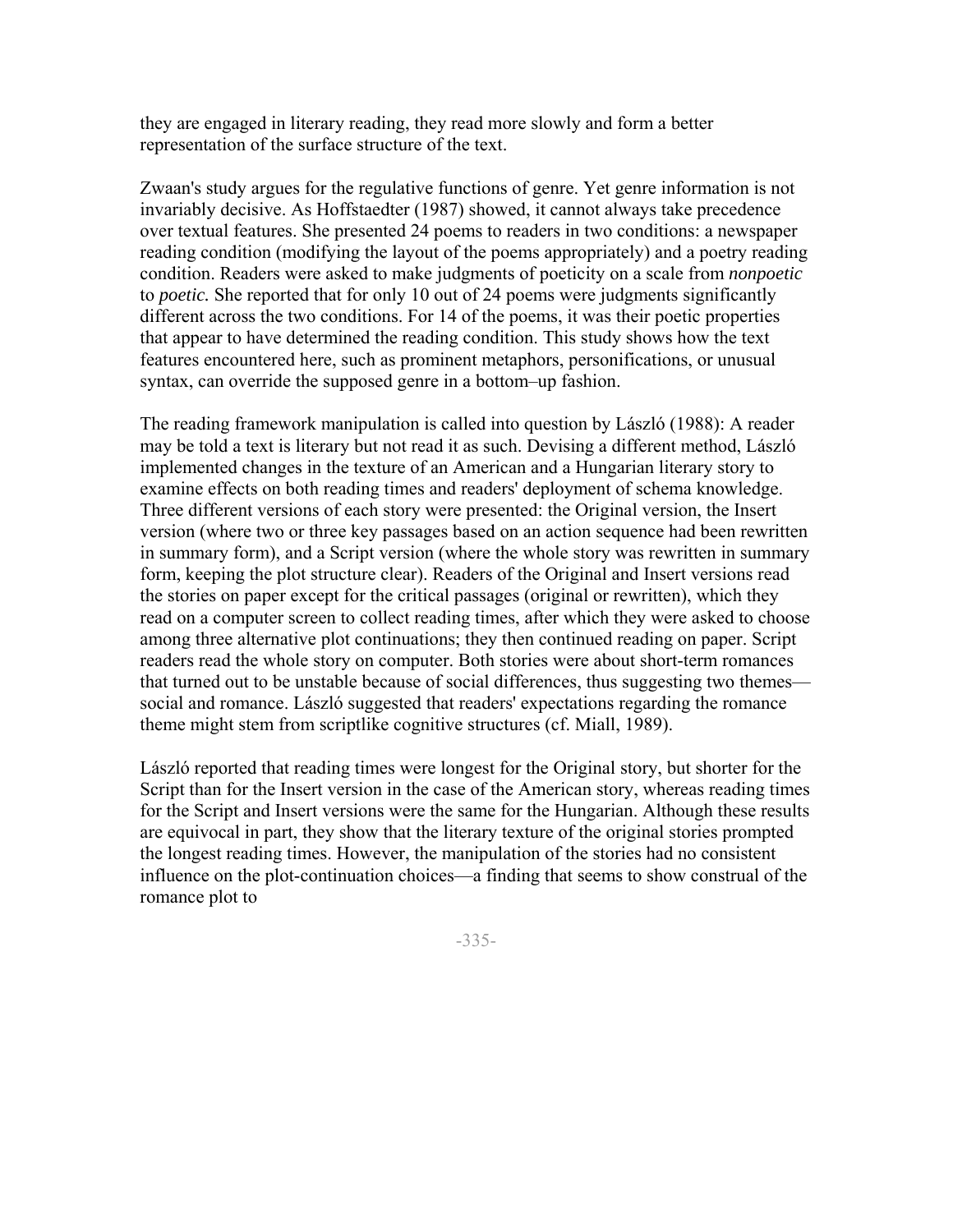be a feature of the discourse level, not the literary level of processing. In this respect, the longer reading times found in both Zwaan's and László's studies can be attributed to the distinctive components of literary processing, at least part of which springs from closer attention to the surface features of texts. One may wonder what processes are occurring in literary readers during that extra time. This question is addressed next.

#### **Polyvalence**

One answer is suggested by Meutsch and Schmidt (1985). In their conception, literary reading centers on problem-based understanding. Polyvalent constructions are said to reflect the reader's response to reading problems. In their study, readers' think-aloud data were collected in response to either a poem or short literary narrative and analyzed in terms of four classes of response: (a) descriptions of, or (b) comments on the reading process, (c) references to literary conventions, and (d) anticipatory or retrospective comments on text meaning. Among other findings, Meutsch and Schmidt reported that a mean of 2.7 frame of reference changes was found per reader (more in the case of the poem than the narrative), and frame of reference changes were in general evaluated positively more strongly than they were negatively.

The conception of literary reading as problem based is questionable, however, especially the assumption of Meutsch and Schmidt that think-aloud responses are only elicited by problems during reading. Readers may be prompted to comment by interest, surprise, pleasure, and other immediate impulses while reading. In a number of instances, however, the presence of more than one meaning or a transition from one meaning to another is signaled by such comments. Thus, polyvalence appears to be a characteristic of literary reading, although not necessarily in a form that requires readers to entertain several meanings at the same time. However, the study only shows that readers deploy polyvalence during reading, not whether the polyvalence convention is a governing condition of literary reading, as Schmidt and his colleagues have proposed.

Other examples of empirical findings that tend to support the polyvalence conception are provided by Graesser, Kassler, Kreuz, and McLain-Allen (1998) and Miall and Kuiken (2001), where evidence for changes in meaning was obtained, although under rather different conditions. Graesser et al. (1998) studied changes from the normal schema for time prompted by reading Alan Lightman's (1993) novel, *Einstein's Dreams,* where each chapter offers a different deformation of time (e.g., time running backward or repeating each day). The find-

-336-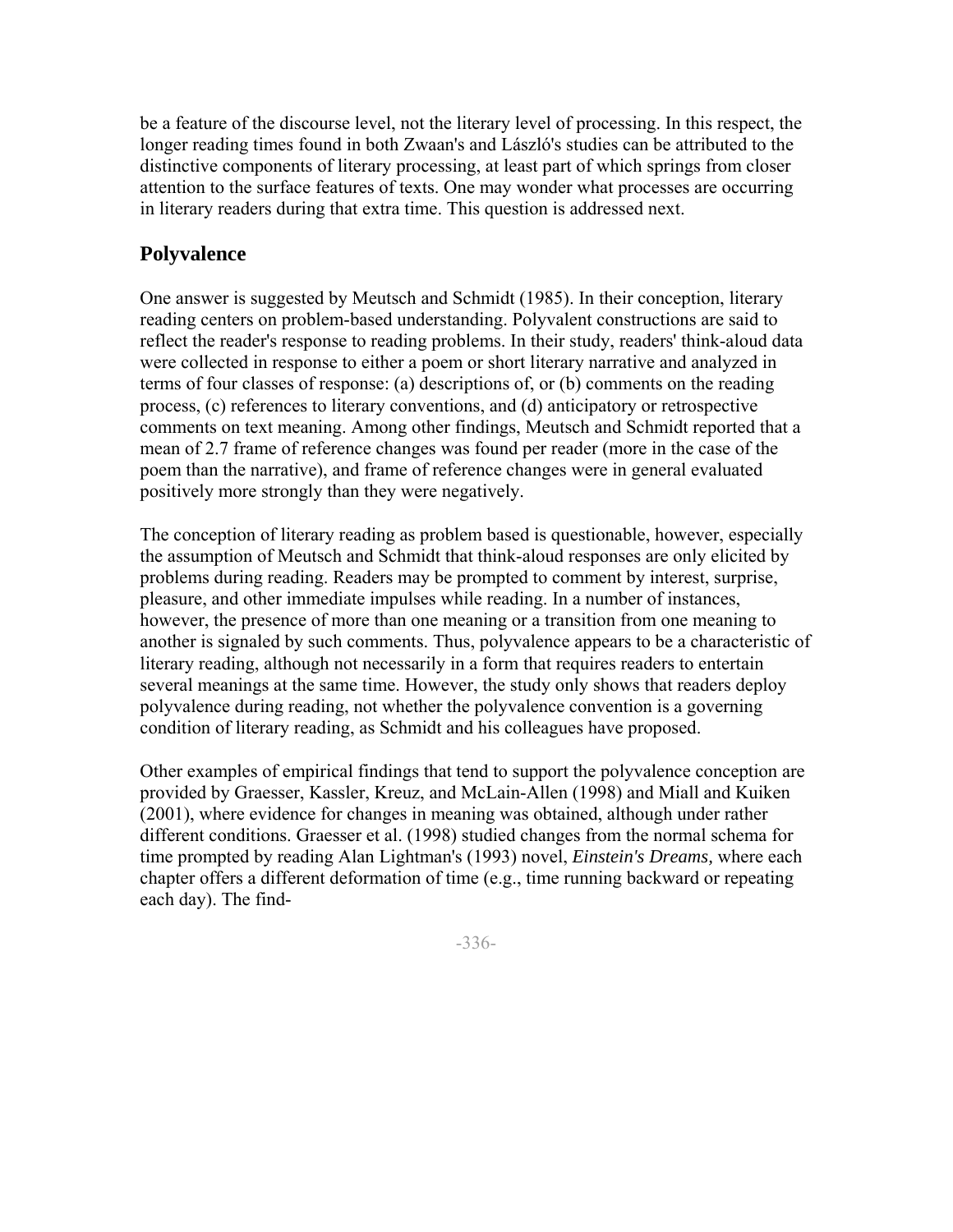ings show that readers were able to develop conceptions of time inconsistent with their normal conception, not only polyvalently developing conceptions of time across several chapters, but also being able to assess deviation in the time schema in each chapter in relation to the normal model of time.

Miall and Kuiken (1995) asked readers of a literary short story to register shifts in story understanding explicitly while reading using a modified version of the Remindings paradigm (the paradigm is discussed in more detail later). This instructed readers to mark those segments of the story that they found striking or evocative and then describe what memories or shifts in story understanding might have occurred. The story had also been analyzed for stylistic effects. Miall and Kuiken found that the mean number of story shifts per segment reached a peak systematically at around 12 segments following a marked cluster of stylistic features. This sequence of events appeared to occur three times. This finding suggests that readers are likely to experience stylistically prompted changes in understanding several times during the course of reading depending on the style and structure of the story in question. Theoretical conceptions of shifts in understanding have also been proposed by Harker (1996) and Cook (1994). Harker portrayed literary meaning as emergent, appearing in repeated cycles of familiarization and disruption that require the reader to engage in what Harker called *reattentional* activity. Cook argued that literary texts are "a type of text which may perform the important function of breaking down existing schemata, reorganizing them, and building up new ones" (p. 10). The studies of Graesser et al. (1998) and Miall and Kuiken (2001) not only provide empirical support for this process, but also indicate some of the initiating causes for schema change.

### **Anticipation**

The emergent nature of literary meaning suggests that readers' understandings during reading may be provisional. At the point when a shift in meaning occurs or a reader polyvalently entertains two or more possible meanings, such meanings may be held somewhat like hypotheses—provisional interpretations to be tested against incoming evidence while reading continues. The polyvalence of literature may thus predispose readers to experience a greater degree of anticipation during reading. This phenomenon was demonstrated in two studies by Olson, Mack, and Duffy (1981) and Langer (1990).

In Langer's (1990) study, think-aloud data were obtained from 7thand 11th-grade students in response to literary and expository texts.

-337-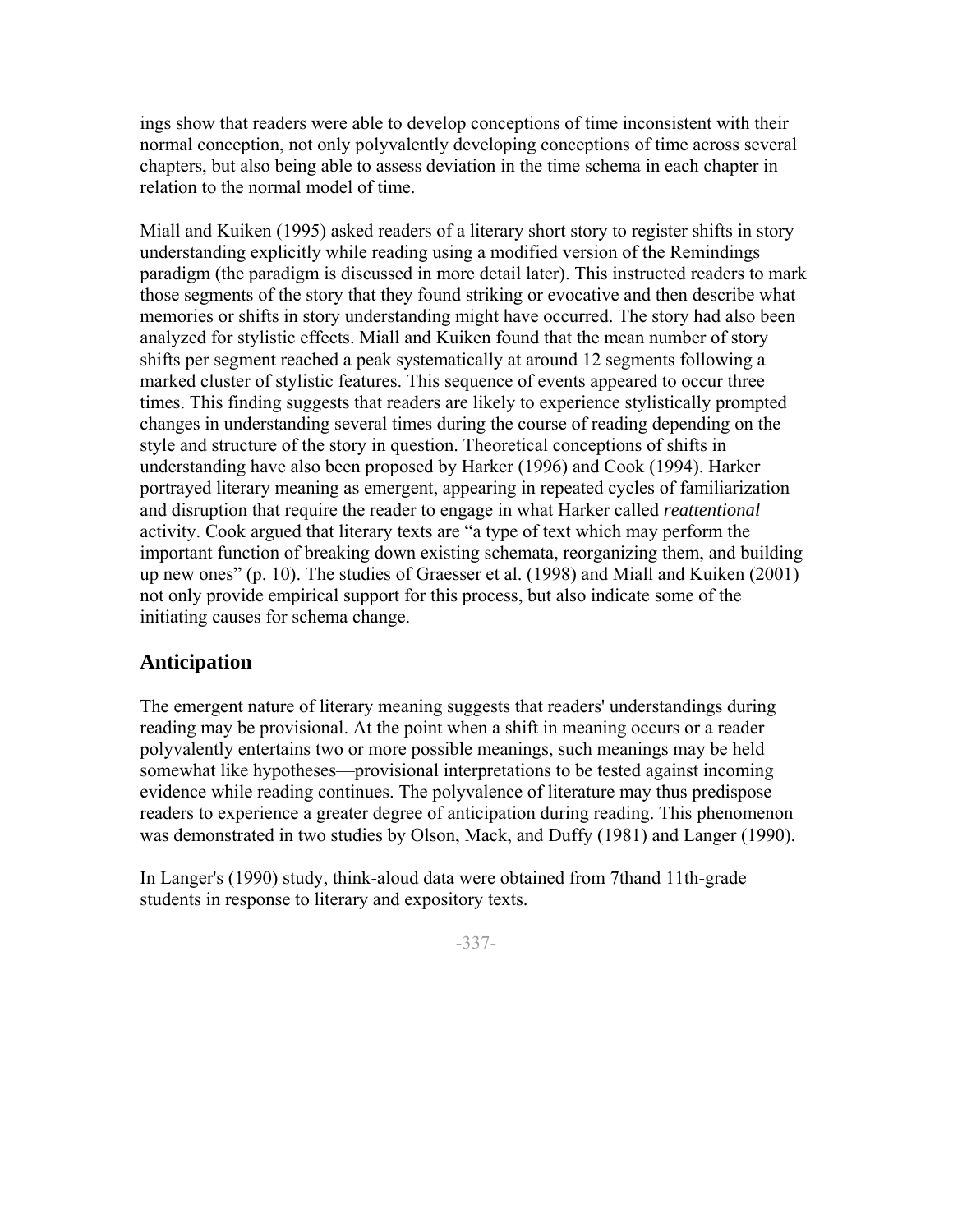She reported that literary reading was characterized by a forward looking and shifting context of understanding, whereas expository reading was characterized by successive and cumulative relationships to a fixed point of reference established early in reading. A similar finding was reported by Olson et al. (1981), who also studied think-aloud responses elicited by two texts, expository and narrative. In comparison with readers of the expository text, the story readers produced a number of anticipatory comments, whereas the expository text readers generated almost none. Olson et al. also collected reading time data from other readers and were able to show through multiple regression analysis that at the points where reading was longer per syllable the think-aloud readers were generating more inferences and predictions. Along with polyvalence, anticipation may thus be one of the distinctive markers of literary response. A neuropsychological model of anticipation in reading, based on feeling, has been developed by Miall (1995).

### **Rereading Effects**

Another method for examining emergent effects during literary reading is rereading. Measures of reading, such as evaluative judgments, ratings of feeling, or interpretive statements, are taken during two or more readings and then compared. For example, Dixon, Bortolussi, Twilley, and Leung (1993) argued that the literariness of reading is more likely to appear during a second reading and developed a simple measure of literary appreciation to evaluate it. Using a literary story by Borges and a subliterary detective story, they found a marked upward shift in appreciation following the second reading of Borges, but not the detective story. In a second study, postulating that the literariness of Borges was due in particular to passages that suggest the unreliability of communication, they prepared a second version of the story in which these passages were regularized and made unproblematic in relation to the issue of communication. The same test for appreciation showed that little or no shift occurred when the manipulated version of the Borges story was read a second time.

In a more complex experimental design, Cupchik, Leonard, Axelrad, and Kalin (1998) were also able to show systematic changes during a second reading. Cupchik et al. prepared passages from four stories by James Joyce, chosen to be either emotional (showing character's actions and emotional responses) or descriptive (stylistically complex descriptions of settings and characters). After reading each passage, readers gave ratings on several text-focused judgments and several reader response qualities; they then either generated an interpretation or received one, after which they read the passages again and rerated

-338-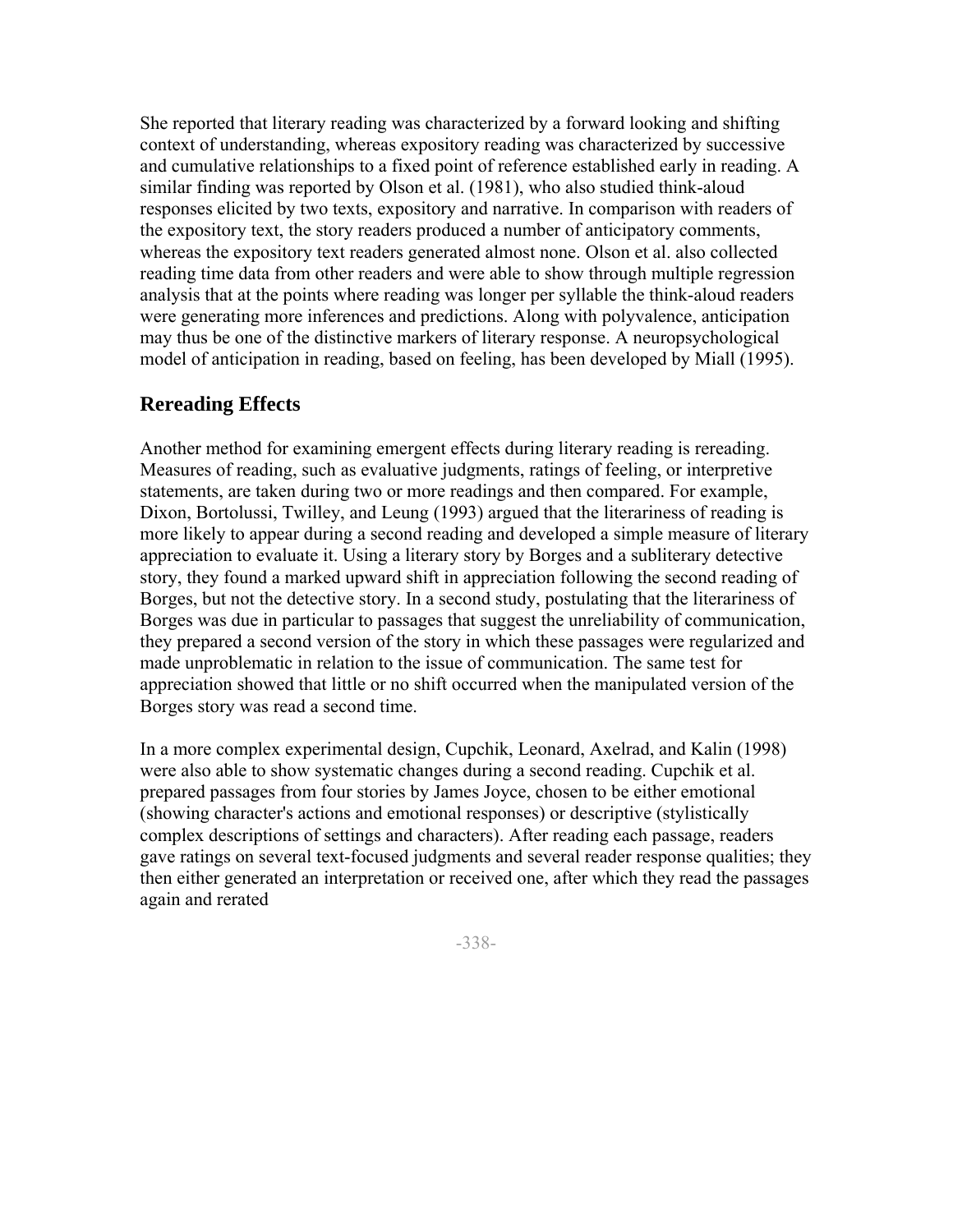them. Although readers' evaluative ratings showed that the two emotional passages were preferred and were read more quickly than the descriptive passages, this effect somewhat diminished during the second reading. The ratings for complexity and expressivity of the emotion episodes diminished at the second reading. Overall, there was some evidence that the descriptive passages, at first seen as less complex and interesting, increased in significance for readers at a second reading. The authors suggested that "the language which has passed by takes on new potency, finding a meaningful role that goes beyond mere description to serve as rich allusion" (pp. 843–844). In other words, readers tend to move beyond a story-based understanding toward one focused on stylistic and evaluative components.

In contrast, Halász, Carlsson, and Marton (1991) found no reliable differences in a rereading study. Halász et al. reported that little improvement in recall occurred across four trials; in addition, readers appear not to have changed their understanding of the stories during the rereadings. They suggested that readers form a frame based on their initial impressions, which then determines subsequent readings. Unlike the first two rereading studies, however, in which affective and evaluative measures were employed, the recall task in this study may have served to concretize readers' understandings early in the process. The recall question, it should be noted, was, "Could you tell us what the text is about?" It seems possible that directing readers' efforts to a verbal report on comprehension forestalled attention to the literary qualities of the texts.

### **Literary Meaning**

Ensuring that readers in an empirical study are engaged in a literary reading may not be entirely straightforward. In the first of a sequence of reports on studies of reading, Vipond and Hunt (1984) outlined three different strategies for reading: information driven, story driven, and point driven. They proposed that the reading of literary narratives is best characterized as point driven—a process in which the reader considers what the narrator is getting at. Among other components, they suggested that point-driven reading involves a sense of an author seeking to make a point. At the same time, construction of a point is culturally relative and in part based on expectations derived from genre—that is, what kind of story is being told. Yet they found it surprisingly difficult to locate point-driven reading at least among the student readers they studied. A questionnaire survey of over 150 readers of Updike's short story "A  $\&$  P" showed that only 5% were engaged in a point-driven form of reading; most students found the story incom-

-339-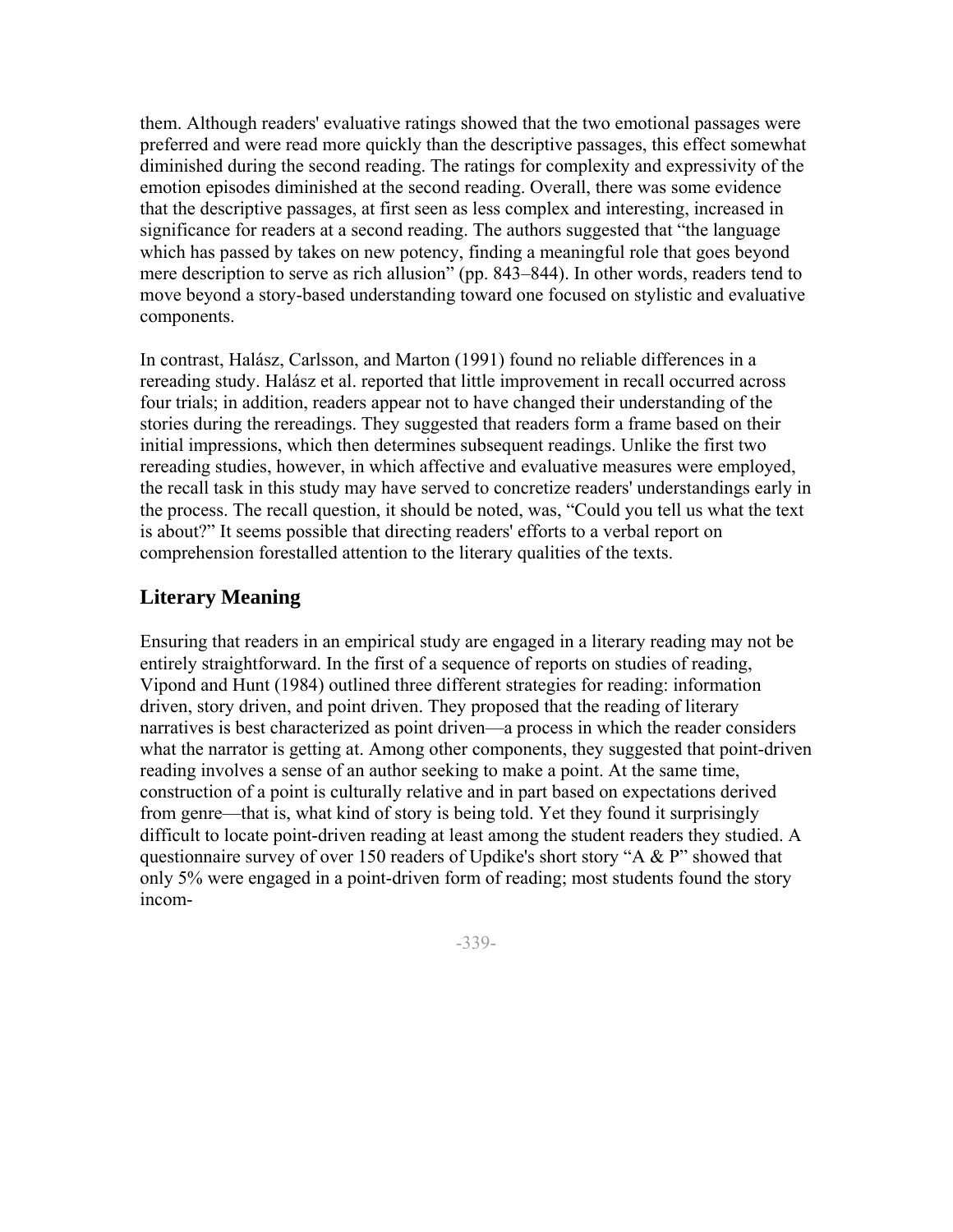plete and without a point. Only after adopting different methods, including a nonexperimental method based on classroom discussion, did point-driven reading clearly emerge (Hunt & Vipond, 1991).

Reading for point may be an effective strategy for approaching literature, but it is not evident that literary meaning is necessarily to be captured by points. Vipond and Hunt (1984) hypothesized that the components of point-driven reading included (a) *coherence,* the attempt to connect apparently unrelated or unnecessary parts of a story; (b) greater attention to *surface* features, such as syntax or style, on the assumption that these features are motivated and contribute to meaning; and (c) the *transactional* stance, an awareness of an author in control of a narrative who has a point to make. Each of these strategies could be tested empirically, as they suggest, yet responsiveness to any of these components does not oblige the construction of an overall point. Authors may be understood to have succeeded in producing a compelling and thought-provoking narrative, such as Coleridge with "The Rime of the Ancient Mariner" or Beckett in his play *Waiting for Godot,* without readers being in a position to know what the point of either of these texts may be. Readers may engage with texts in other ways yet still be reading in a literary mode: Some of these reading modes are examined in the next section.

### **PERSONAL READINGS AND FEELING Implicating the Self**

Literary reading may in part be distinctive for interacting with a reader's self-concept and personal goals. For example, Klinger (1978) reported a series of studies in which he found readers' current concerns (their personal and unconsummated goals at the time of reading) were reliably evoked by a literary text. In one study, readers heard excerpts from two texts played simultaneously in the reader's ears, where one of the texts was modified at specific locations to embody words and phrases known to be relevant to the individual's concerns. When readers were interrupted with a tone during one of the locations and asked to report their thoughts, readers responded with concernrelated thoughts in relation to the modified passages about twice as often as to the unrelated passages. What is not evident from this study is the nature of the relationship between the process of reading and the reader's concerns. Although we might suppose that literary reading assists readers to conceptualize and evaluate their concerns, gaining evidence of this within the confines of an experimental situation is a difficult task. The systematic influence of literary texts in calling up

 $-340-$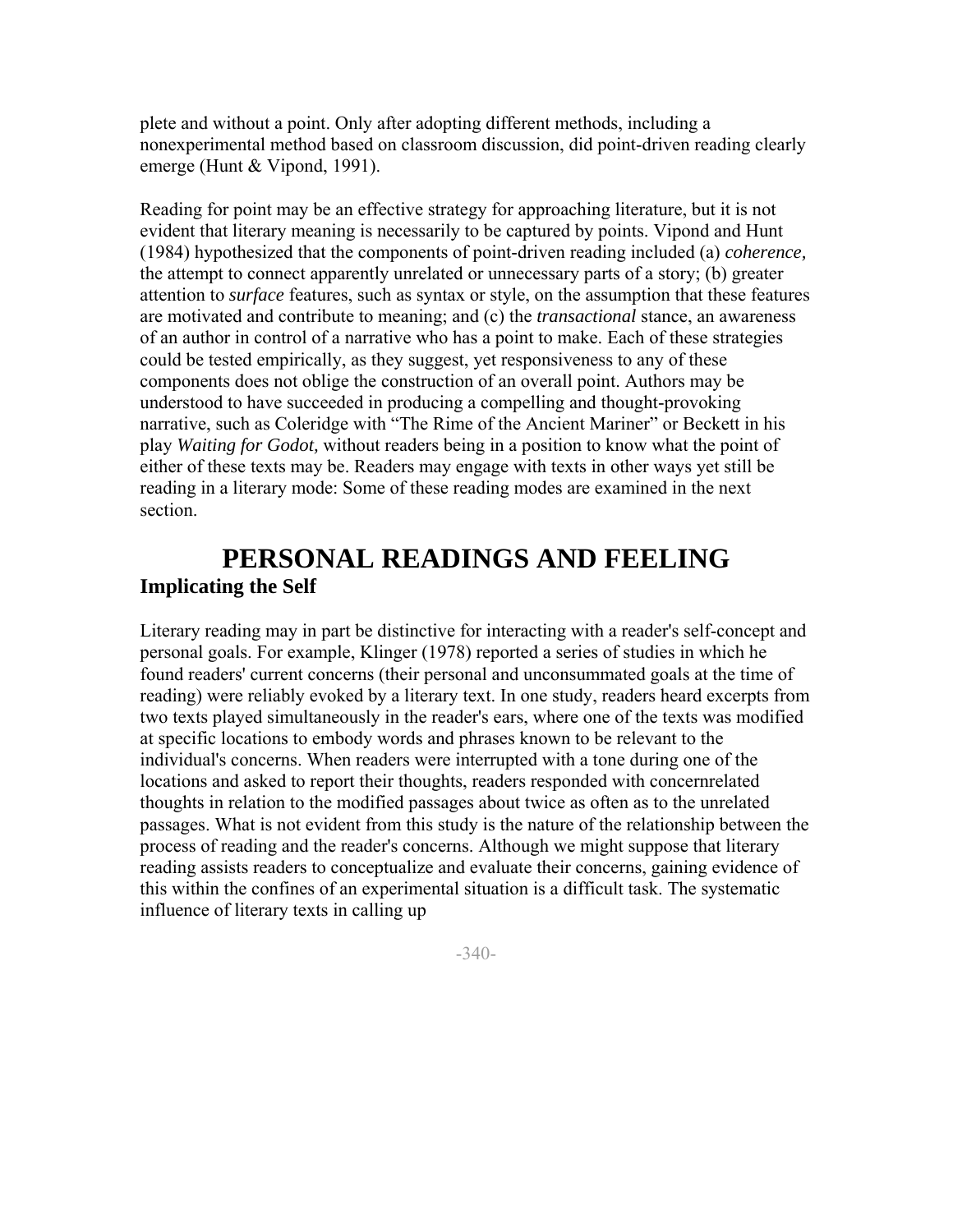personal meanings, however, has been suggested by findings within several experimental conditions.

Halász (1996) examined the frequency with which personal meanings were invoked by a literary compared with a nonliterary text. After reading each of three short sections, participants were asked to generate its accepted meaning and personal meaning. In counting the frequency of accepted and personal meaning units, Halász found that, although the expository text produced three times as many general to personal meaning units, the literary text produced almost the same number in both categories, showing that the literary text enabled readers to generate a markedly higher proportion of personal meanings. Among the personal meanings, the predominant types were actions, feelings, evaluations, and cognitive qualities (images, daydreams, intuitions, etc.).

Several studies that have examined the role of personal meaning have made use of the Remindings method or "self-probed retrospection. " Developed by Larsen and Seilman (1988) as a less disruptive procedure than think-aloud method, readers are asked to note with a marginal mark when a reminding occurs (i.e., when they think of something they have experienced). After reading, readers are asked to describe what they were reminded of at each marked passage. In a study by Sielman and Larsen (1989), the authors proposed that when comparing responses to a literary and an expository text, the literary text would involve more memories of the reader as an actor than as an observer. Using two texts—a short story and a text about population growth (each of about 3,000 words)—they found that, although a similar quantity of remindings was elicited by both texts, twice as many actor-perspective remindings were elicited by the literary text, whereas the expository text elicited more receiver remindings (memories of things read or heard about). Thus, they suggested, literary reading "seems to connect particularly with knowledge that is personal in the sense that one is an agent, a responsible subject interacting with one's environment" (p. 174). Remindings were also found to occur more frequently in the opening section of each text, but more markedly so in the case of the literary text. This suggests that readers call on specific, personal information to contextualize the world of the text.

Using the remindings method with literary and nonliterary texts, Halász (1991) also found actor role memories were more frequent in response to the literary text than either observer memories or memories of events heard about. Halász suggested that the inappropriateness of readers' existing schemata for a literary text impels the reconstrual of readers' knowledge to overcome the obstruction: Personal remindings may be a source for this reconstrual, and in turn

-341-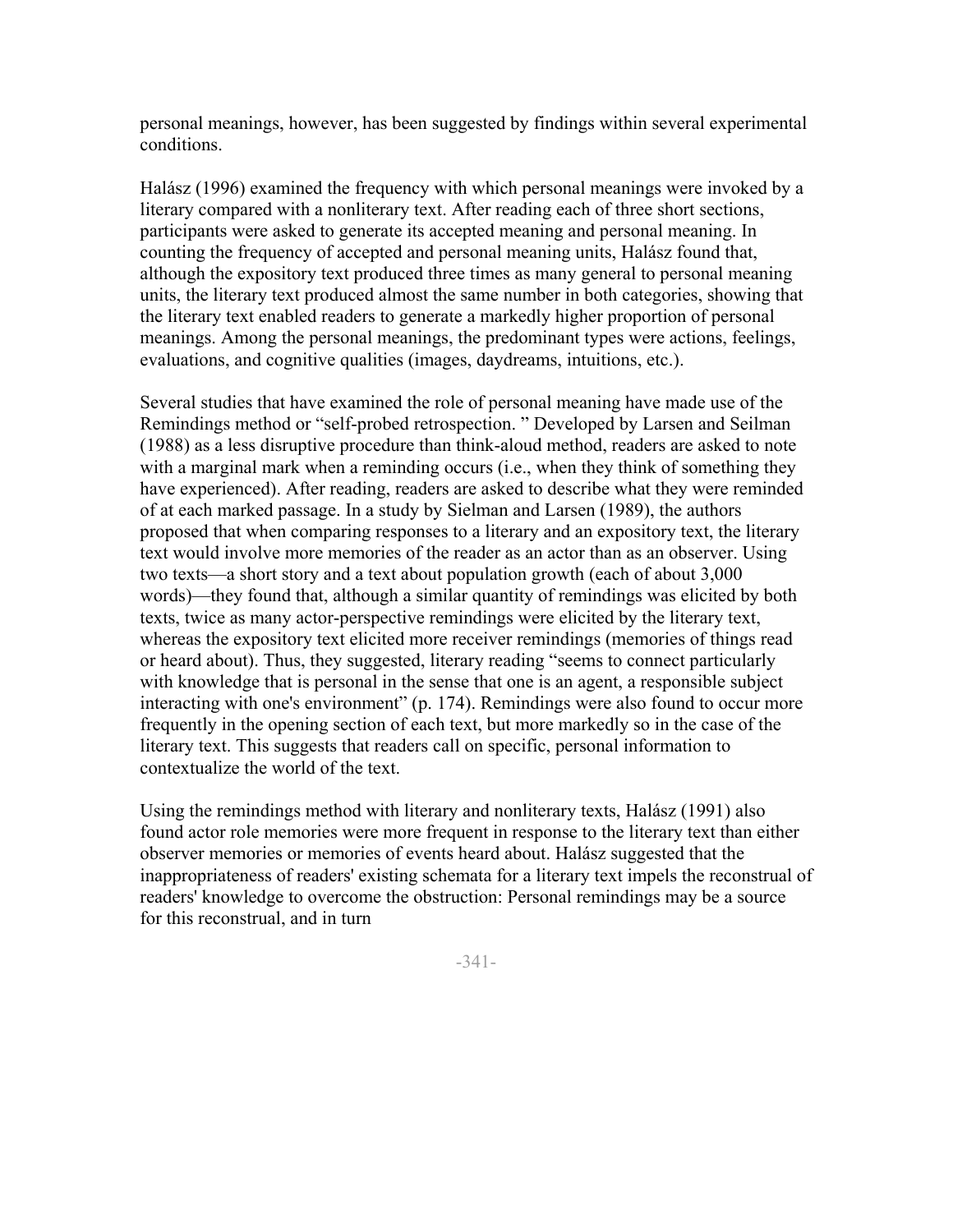readers' self-knowledge may be enriched as a result. A preliminary study reported by Miall and Kuiken (1999) pointed to this possibility. Readers in a remindings study responded to Coleridge's "The Rime of the Ancient Mariner. " Think-aloud material from one reader is analyzed. Her comments show an evolving pattern of existential concerns about death, in which the world of the Mariner in the poem and that of the reader appear to merge in the final set of comments. This convergence of the situation of the (fictional) protagonist with the concerns of the reader suggests how the encounter with a literary text can significantly alter the reader's self-understanding.

Another way to conceptualize variance in reading due to personal meaning is to consider readers' proximity to the setting and themes of a particular literary text. This may be mediated by formal features in the text such as free indirect discourse, where a thirdperson narrator indirectly represents a character's thoughts and feelings, bringing the reader close to the character. Dixon and Bortolussi (1996) found that by manipulating free indirect discourse they were able to bias readers toward favoring one or the other of two characters in a story. The degree of personal meaning may depend on the extent of the reader's familiarity with the culture shown in the text. In several studies by László and his colleagues (e.g., Larsen, László, & Seilman, 1991), culture was the variable manipulated. It was found that readers presented with a story from their own culture generated more personal experiences. When point of view was manipulated, however (László & Larsen, 1991), inside point of view elicited more personal experiences (sensations, affects, and images) regardless of culture of reader, suggesting that point of view has universal effects on readers.

Another form of proximity was proposed by Dixon and Bortolussi (2001). They suggested that readers of a literary text are likely to process it as if it were a communication of the narrator; thus, readers form a model of the narrator and his or her stance toward the narrative. They pointed out that some aspects of the narrator's stance are computed automatically because they are with a partner in a conversation. Other aspects, such as the narrator's view of the characters or the theme of the story, may require more deliberate processing. The reader's relation to the narrator may thus form an important component of literary reading.

### **Two Types of Feeling**

The feelings mentioned in the previous section have been invoked by fictional representations. The feelings of readers resonate in various ways in response to characters and their settings, prompted by free in-

-342-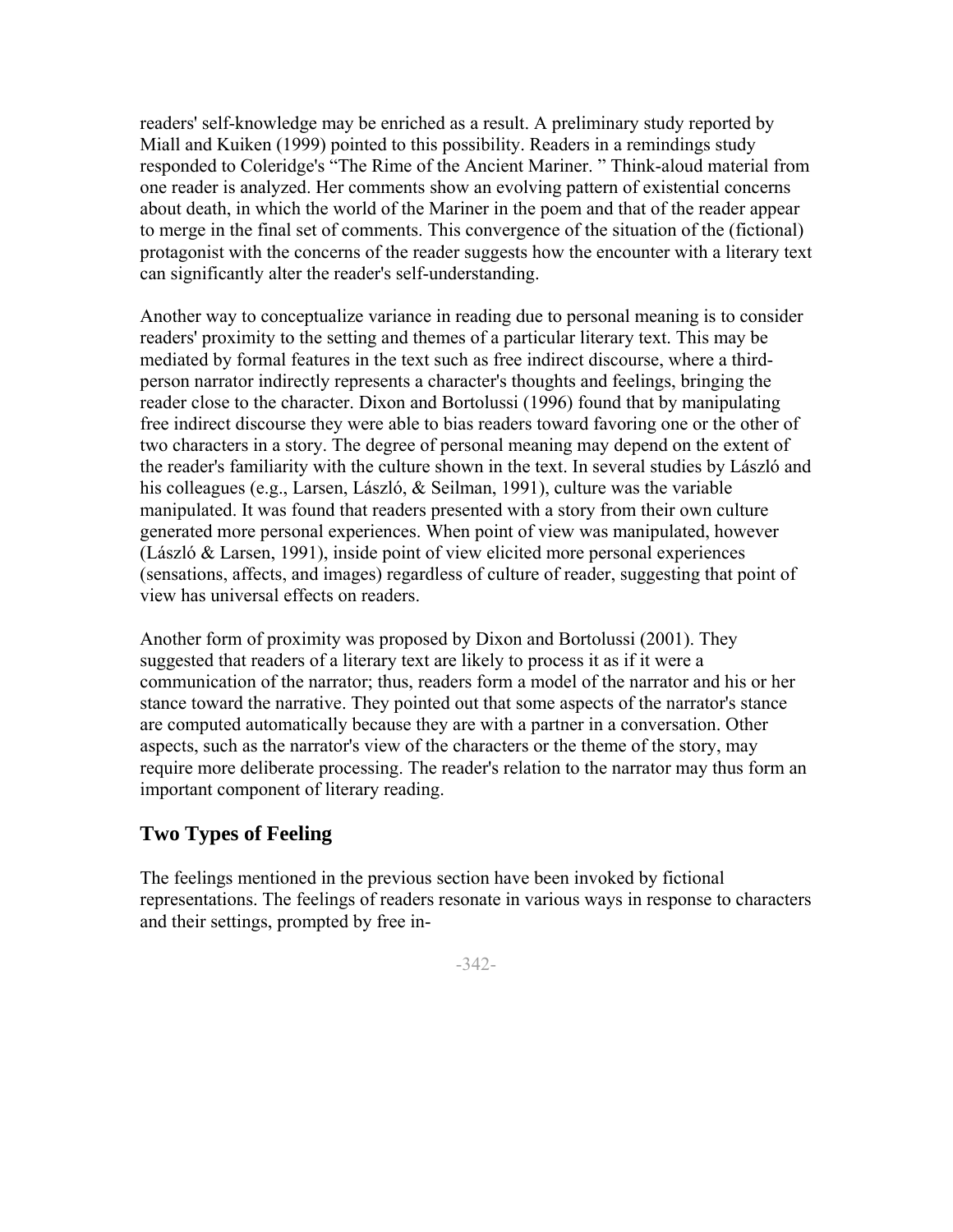direct discourse or by remindings that arouse personal action memories. Yet as Kneepkens and Zwaan (1994) pointed out, building on a suggestion by Frijda (1986), readers also experience feelings about the form of the texts they read, such as appreciation for stylistic or structural features. Thus, they referred to two types of feelings: feelings aroused by fictional events (i.e., narrative emotions) and feelings in response to the artifact (i.e., aesthetic emotions).

One class of narrative feelings can be related to the textbase linked to characters and events. Thus, readers of a narrative may experience suspense or curiosity (Brewer & Lichtenstein, 1982; Brewer & Ohtsuka, 1988), feelings of empathy for a character (Bourg, 1996), or feelings aroused by major thematic concerns such as death, danger, power, or sex. However, narrative feelings can be divided into two subclasses: those directed to others in the story (altercentric) and those directed at the self (egocentric). For example, I may reexperience a feeling on behalf of a character or the events in a story may cause me to experience a feeling about myself.

Kneepkens and Zwaan (1994) also postulated a phasic model of response. They suggested that egocentric feelings are called into play when a particular literary passage seems unusual, abstract, or vague. As the story becomes clearer, however, the egocentric feelings fall away until a new episode begins. Although this proposal has not been tested directly, Miall (1988) and Miall and Kuiken (2001) reported an initial positive correlation between reading times and affect ratings at the beginning of story episodes, where the coincidence of longer reading times and higher affect suggested that readers' feelings were implicated in helping contextualize the new episode. In the story studied by Miall and Kuiken (2001), a cluster of striking stylistic features appeared to signal the onset of a new episode (an example of the role played by aesthetic feeling).

This last finding questions the suggestion of Kneepkens and Zwaan (1994) that the prevailing cognitive model of text understanding provides an appropriate framework for situating effects due to feeling (cf. Miall, 1995). This approach is taken in a study reported by Dijkstra, Zwaan, Graesser, and Magliano (1994). When reading times were collected from readers of short stories, it was found that text difficulty was a significant variable in the case of narrative emotions. For passages portraying character emotions, the more difficult stories elicited slower reading times; for less difficult stories, reading times for such passages were faster. This may not only have been because the characters' emotions were more difficult to understand as the authors suggested. It may have been that emotion felt by the reader was being used as a prompt for emergent story interpretations based on analogies in

-343-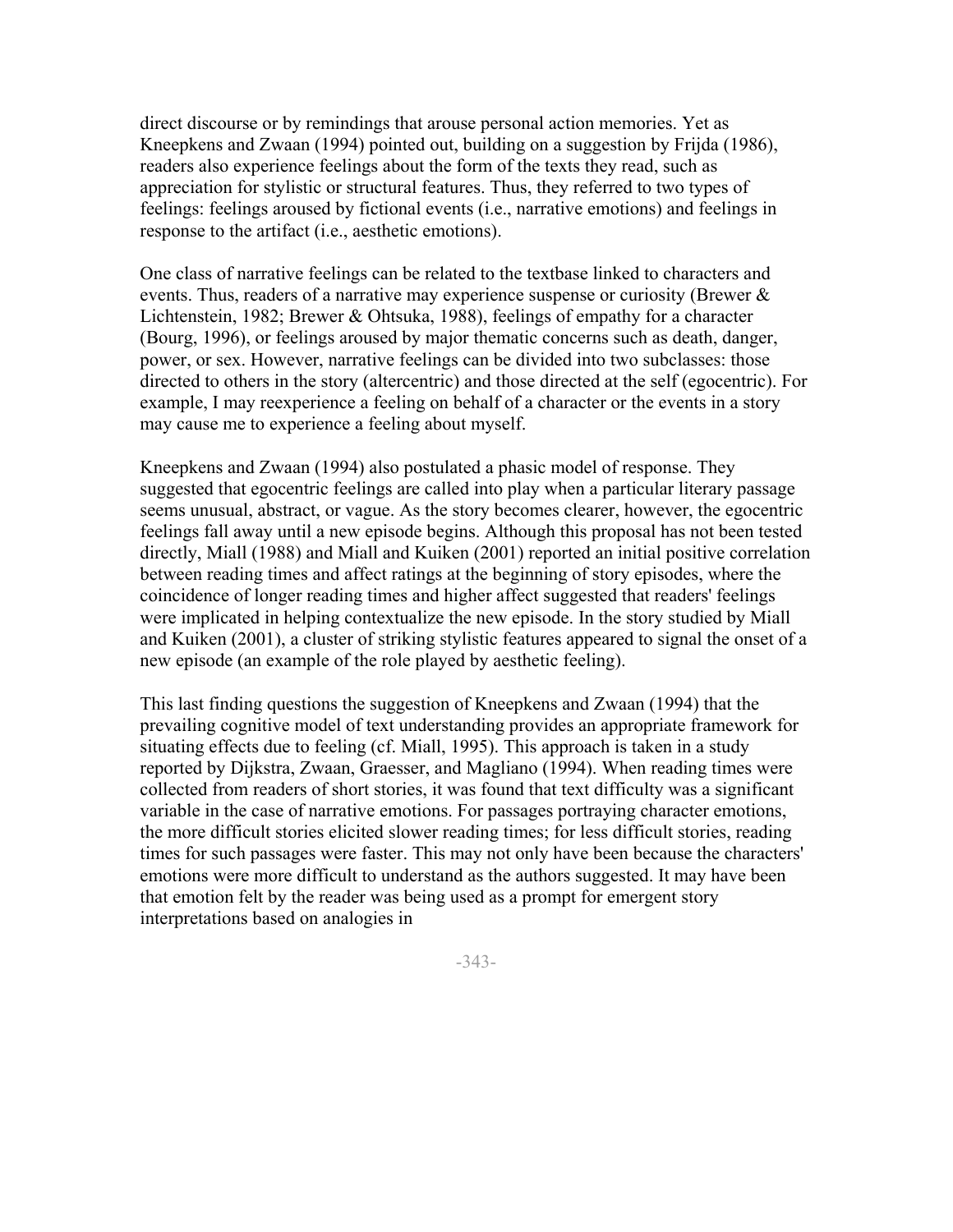the reader's experience. This possibility is examined more closely in the next section.

#### **Feeling-Based Understanding**

An initiating role for feeling in readers' developing understanding is shown by a study of Andringa (1990), who collected think-aloud protocols. Her primary intention was to develop a systematic method for classifying think-aloud comments. Thus, two levels of analysis were elaborated, consisting of a range of speech and reception acts. The method was applied to analyzing readers' comments on a Schiller short story. The most notable finding was that for the less experienced readers the most common sequence consisted of emotion references, followed by evaluation, then argument. Andringa commented that in most of the protocols this "seems to be a regular sequence, " suggesting that emotion "initiates, selects, and steers the way of arguing. " An example of such a sequence is provided by Andringa (slightly modified here): "[Emotion] Oh (smiles, laughs), [Evaluation] yeah, that's a little bit theatrical … [Argument] I can only say she was very stupid, that woman, because …" (p. 247). Among her more skilled readers, the more regular sequence was a reference to the text followed by a metacomment elaborating the meaning of the reference, then interpretive comments.

In a study of responses to a Virginia Woolf short story, Miall (1989) also found evidence for the constructive role of feeling. Readers rated segments from the opening section of the story either for affective intensity or importance. The first group then attempted to recall the phrases, and the second group read the whole story and then rated the opening segments of the story again for importance. Both groups provided written comments on the opening section before rating it. However, the segments in the story were previously classified as falling into one of two types: phrases describing two characters who may be about to form a romantic relationship or phrases that described the setting (emphasizing the sky and the night). The first group recalled significantly more phrases from the relationship group, although high affect ratings had been given to both types of phrase. Yet after reading the whole story, the second group shifted their importance ratings for the opening section away from the relationship phrases toward the sky and setting phrases. Because the promised relationship later turns out to be an illusion, it seems probable that readers turned to the setting phrases to reconstrue their understanding of the story. The high affect ratings given to these phrases appears to anticipate the significance they accrue later in the reading. As one

-344-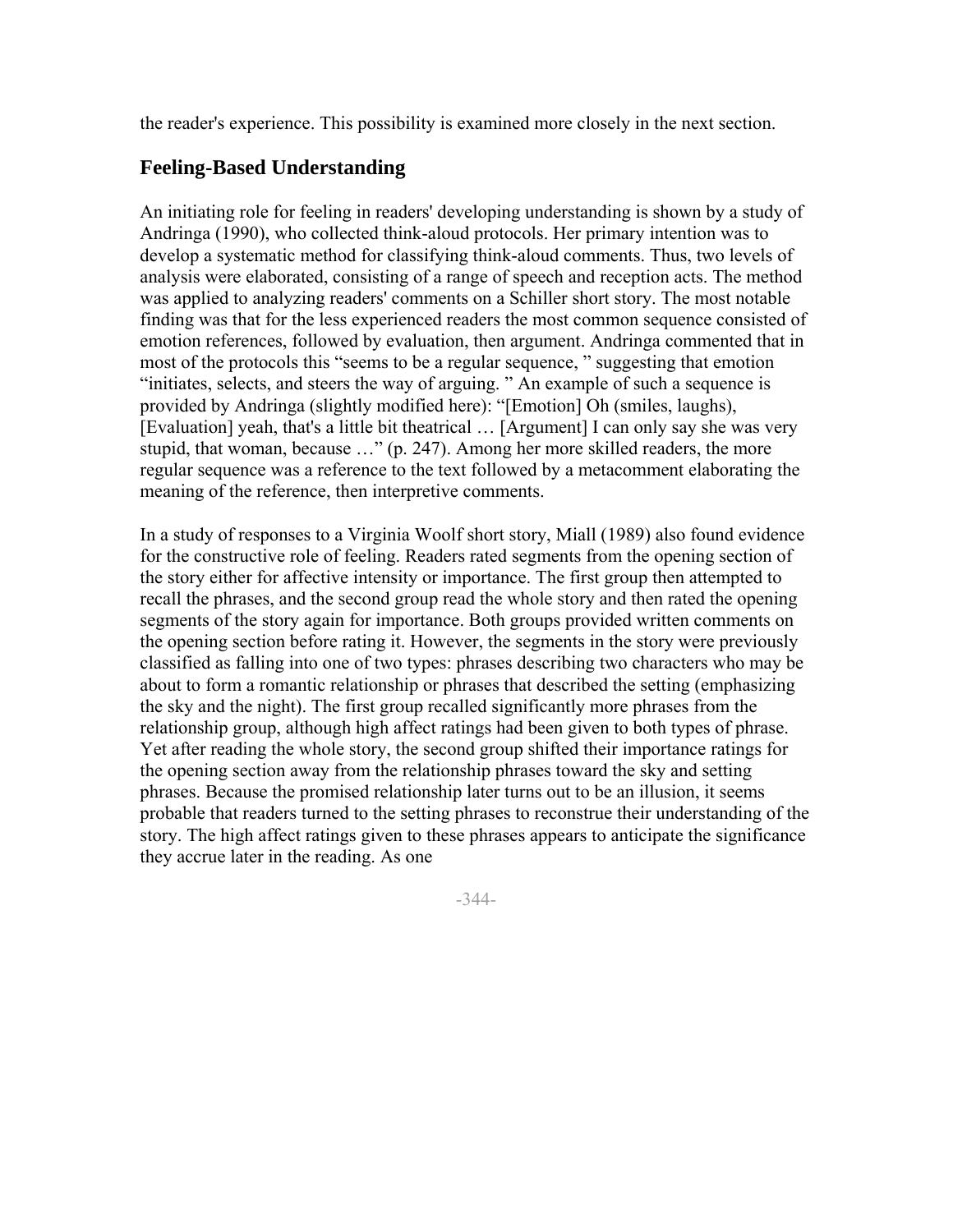reader put it, after reading only the first section, "They will probably continue to talk and either drift apart or recognize some kind of connection and become closer. Sky and moon will somehow influence how they relate to one another" (p. 72).

In this study, readers' responses to the relationship schema can be seen as the application of familiar feelings. The feeling for setting, however, appears to have prompted new feelings for most of the readers— feelings that became more appropriate as a context for understanding the story. A similar contrast is made in a study by Cupchik, Oatley, and Vorderer (1998), who compared emotion memories and what they termed *fresh* emotions in a study of responses to short stories by Joyce. Passages in the stories were identified as either descriptive or focused on characters' emotions. After reading each of four segments from a story, classified as either emotional or descriptive, readers answered questions about the emotions they experienced and whether they were fresh or remembered. Results show that in general fresh emotions were elicited more often than emotional memories and were less pleasant, whereas emotional memories were more powerful. As expected, descriptive passages tended to evoke fewer emotion memories than fresh emotions. Over the four segments of a given story, however, emotion memories were more frequent early in the story, whereas fresh emotions became more frequent later. Similar to the findings of Miall (1989), this seems to imply a schema-setting role for emotion memories, but an interpretive role for fresh emotions.

# **LITERARY COMPONENTS**

#### **Imagery**

Denis (1984) pointed to several effects of imagery in a review of the role of imagery in prose. In general images appear to facilitate recall of texts, although individuals with a tendency to form imagery spontaneously showed better recall than those without. It has also been found that high-imagery subjects have longer reading times than low-imagery subjects. Denis suggested that imagery enhances recall because it facilitates encoding of information in a structured form where items interact rather than remain separate. In normal reading, however, it is questionable whether readers form detailed imagery except under special circumstances. Spatial imagery was studied by Zwaan and van Oostendorp (1993) and was found to be quite poor when readers were asked to report the position of items in a setting.

Yet the occurrence of imagery in response to narrative appears to be consistent and correlate significantly with other features of response.

-345-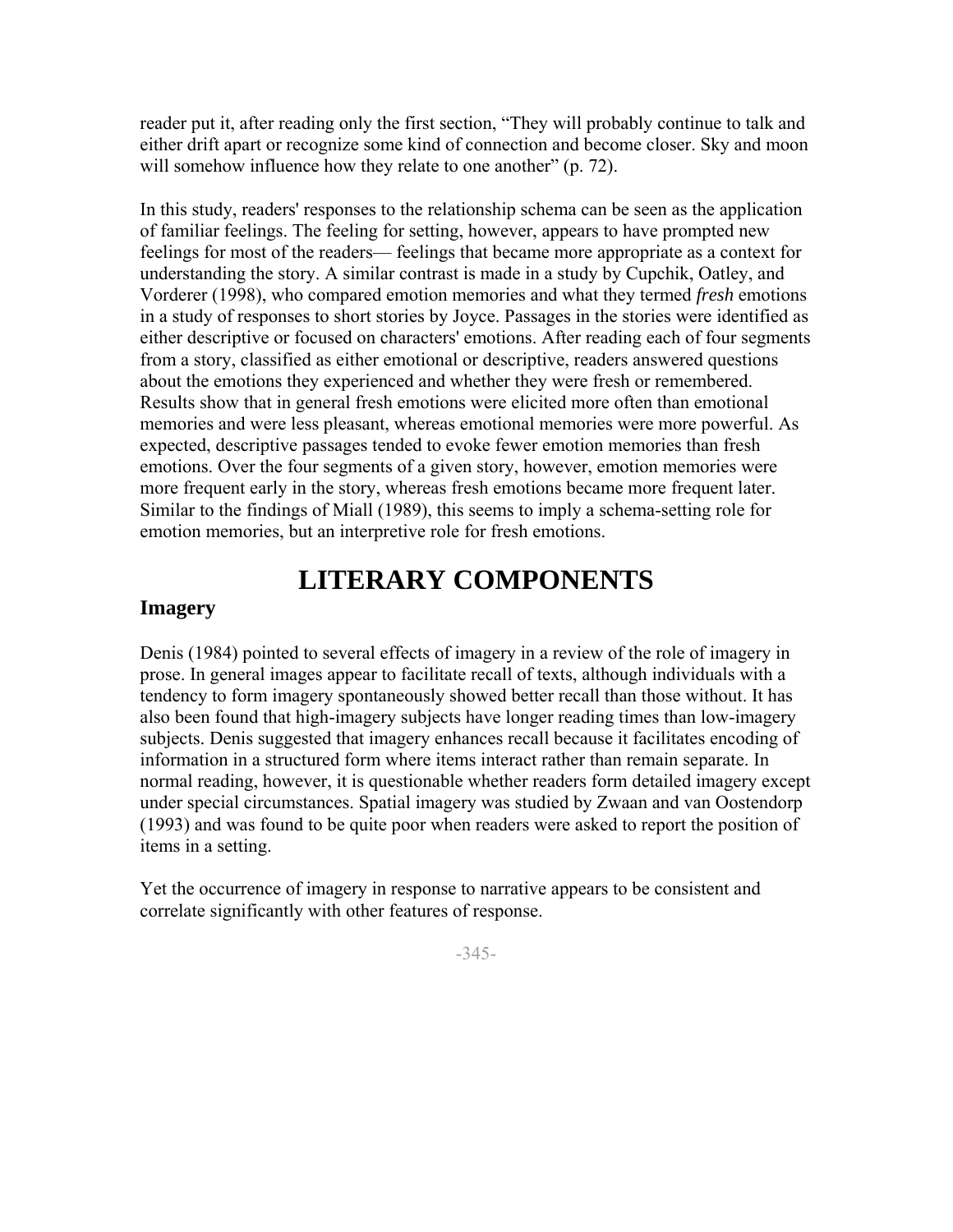Goetz and Sadoski (1996), for example, asked readers to rate the strength of imagery at the different sections of a literary story. They found that readers showed a surprisingly high degree of agreement, with alpha reliability coefficients of above .90; imagery ratings also correlated consistently with ratings for affect. As the authors pointed out, their studies suggest that "visual imagery and affective, or emotional imagery" play a key role in the reading experience. Visual imagery may thus provide one, concrete matrix for registering emotional responses during reading. Other image modalities that may function in this way, such as olfactory or kinaesthetic, remain to be studied.

### **Foregrounding**

As mentioned earlier, stylistic features have been considered a hallmark of literary language until recently. Evidence for their influence on reading is available in several studies, suggesting that contemporary critical disregard for this aspect of literariness may be premature.

Hunt and Vipond (1986) examined the effect of local features of a narrative that they termed *discourse evaluations.* Occurring at the sentence level, these are the means that narrators use to convey beliefs, values, and attitudes. It was proposed that readers notice evaluations because they stand out from the local norm of the text. Evaluations are of three kinds: discourse (unusual style), story (unusual plot elements), and telling (unusual comments by a narrator). Evaluations are held to signal the point of a narration, here taken to be the theme or meaning. Thus, evaluations are "deliberate invitations to share a meaning with the storyteller" (p. 58). Two versions of a story were prepared, in which evaluations in one version were replaced by semantically equivalent neutral statements (e.g., "they camped around the room" was replaced by "they sat around the room"). Asked to note what they found striking in the text, readers of the original version, as expected, noticed discourse evaluations more frequently than the equivalent normalized passages in the revised version.

Comparable studies by Van Peer (1986) and Miall and Kuiken (1994b) focused more closely on linguistic and phonetic features of style, termed *foregrounding* after Mukařovský (1964/1932). Van Peer (1986) examined phonetic, grammatical, and semantic features in six short poems and ranked the lines of each poem for the presence of foregrounding. For example, this opening line from a poem by Roethke, ranked high: "I have known the inexorable sadness of pencils. " The pencils are personified; it contains an unusual word, *inexorable;* it contains repeated phonemes such as /n/ and /e/. Foregrounded features can be classed as deviations from normal language

-346-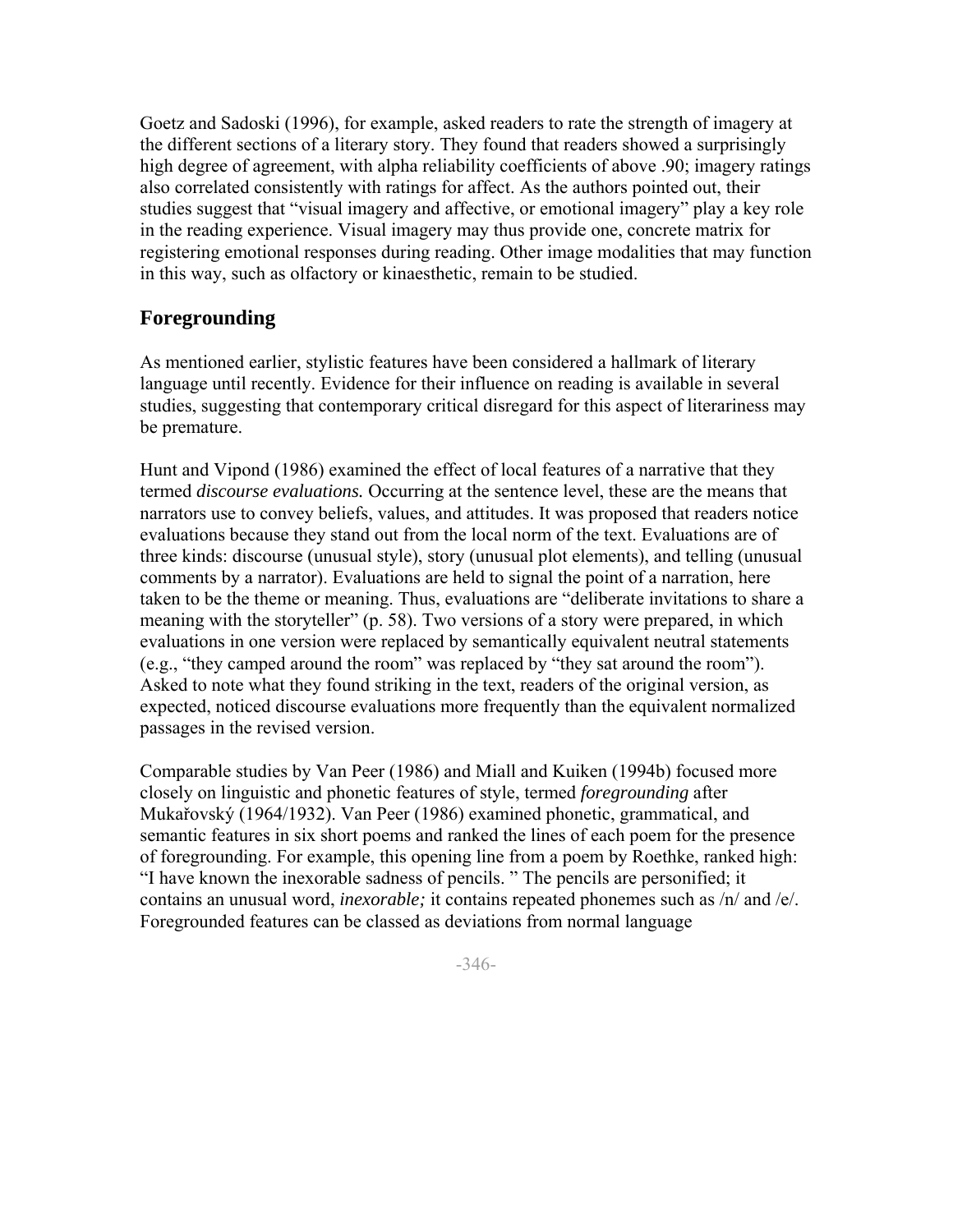use (e.g., a metaphor) or they constitute an unusual parallelism (e.g., use of rhyme or a repeated stress pattern). Among other tasks, readers were asked to rate the lines for strikingness. Van Peer found that the mean ratings for strikingness were strongly predicted by the presence of foregrounding. This effect was obtained whether experienced or novice readers were involved.

Miall and Kuiken (1994b) carried out a similar study with three modernist short stories. They scored each segment of the stories (roughly one sentence) for foregrounding. Readers read the stories on computer while reading times per segment were recorded. In a second reading, they rated the segments on one of four judgments: feeling, strikingness, importance, or discussion value. For each of the stories, foregrounding was found to strongly predict reading times and ratings for feeling and strikingness. This effect was also found whether readers were experienced, senior students of literature, or relatively unskilled readers. Ratings for discussion value and importance, in contrast, were not reliably associated with foregrounding possibly because segments high in foregrounding did not always coincide with the most important sections for narrative events. Miall and Kuiken (1994a) argued that structures of foregrounding, in contrast to the semantic and narrative features usually at the center of discourse processing studies, offer readers an alternative, feeling-based mode of response. Temporally speaking, as readers encounter foregrounding, they first find the passage striking. It defamiliarizes customary or accepted meanings, arousing feeling in the process. This then leads readers to engage in a search, led by feeling, for a context in which to locate the unusual meanings suggested by foregrounding. This phasic sequence of response has as its outcome the registering of a shift in understanding downstream from the moment of foregrounding (Miall & Kuiken, 2001).

Evidence for the moment of defamiliarization is provided by Hoorn (1996), who studied the electrophysiological response of readers. Hoorn proposed that event-related potentials (ERPs) would mirror the response to deviations in semantic or phonological expectations in the last word of a four-line verse. In his study, the final word was made either consistent or inconsistent with the semantic content of the verse, or an expected rhyme word occurred or did not occur, or both inconsistencies occurred together. Hoorn found reliable differences in ERPs: Phonetic deviation produced a response with significant negative shifts, N200, N400, and N700; semantic deviation produced a N400 shift (i.e., a shift at 400 msecs following the appearance of the anomalous word). Although the experimental feature studied here violates poetic form (at the level of sound or meaning), it can be considered a test of stylistic deviation (Van Peer, 1986).

-347-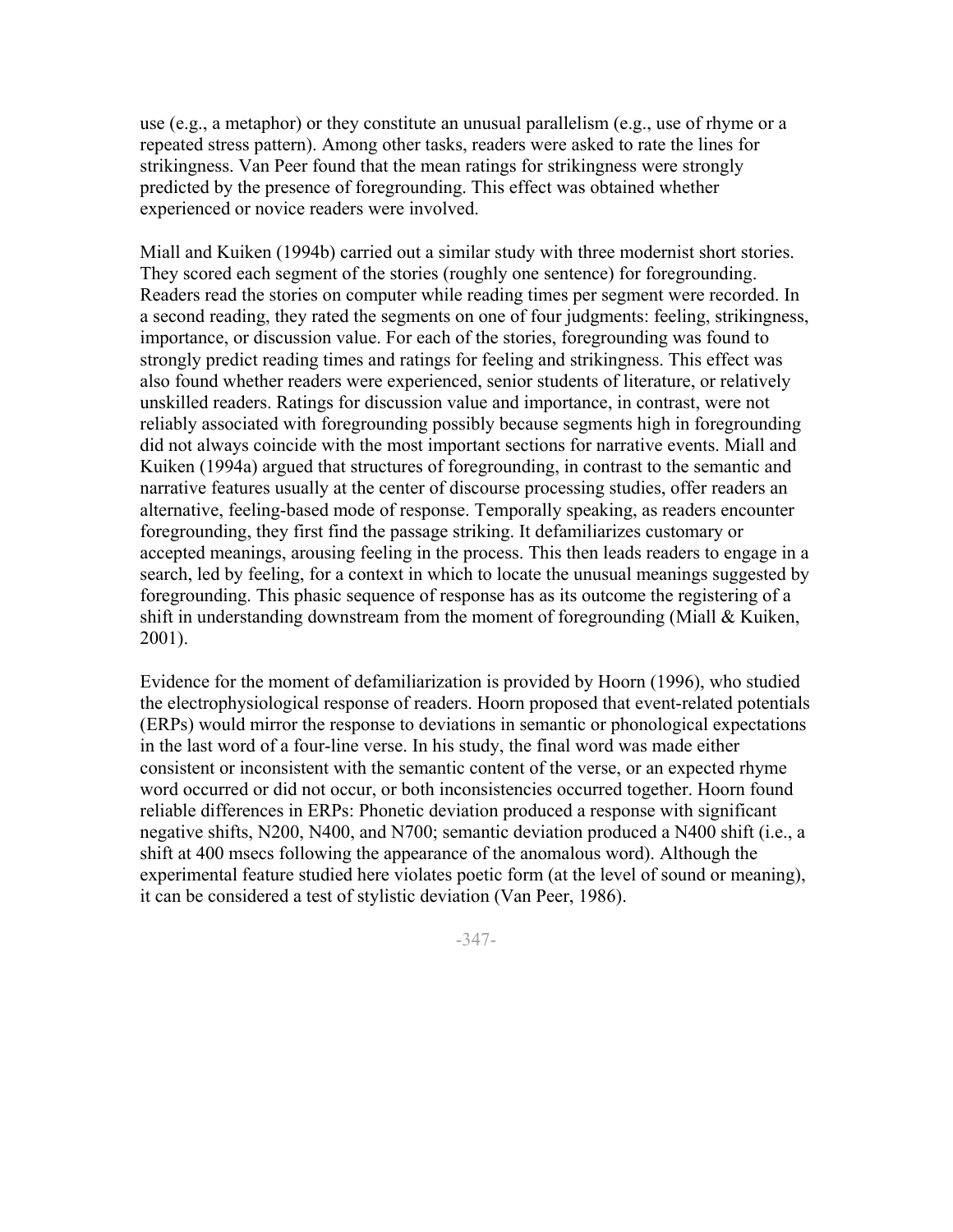#### **Phonetic Variation**

The sound of poetry is perhaps one of the most distinctive features of literariness, offering unusual rhythmic features or striking clusters of phonemes such as alliteration or assonance. Van Peer (1990) argued that literary language does more than refer to a state of affairs; it also creates a sense of significance beyond the ordinary meanings of the sentences. This forms a part of that extra level of meaning that has usually been considered aesthetic. Meter is one such device, which appears to have a double function—aesthetic and mnemonic. It enables a text to be better remembered, and it helps create the significance of the text.

In his study, a modern humorous Dutch poem with a marked metrical structure was varied by creating a second version where the metrical features were largely removed while keeping other literary features intact as far as possible (e.g., alliteration, rhyme). Readers read either the original or altered version silently and then completed two tasks. First, they made judgments on a set of 16 semantic differential ratings designed to elicit aesthetic judgments. Second, they completed a questionnaire that tested recognition and recall. The overall ratings on the semantic differential showed a significant aesthetic advantage for the original poem; readers of the original poem were also more accurate in identifying lines from the poem. However, both groups of readers performed at the same level in recalling content from the poem. The results "show the *form* of literary texts to carry specific informational possibilities in its own right" (p. 270), thus responding to a literary text is not confined to understanding meaning.

Another form of phonetic variation was examined by Miall (2001). It has been a common intuition that the sound of language supports its meaning (e.g., a narrow, front vowel such as /i/ is used to signify something small or high). Miall found that rank orderings of vowels and phonemes according to their position of pronunciation in the oral tract (e.g., from high to low or front to back) were related to several features in nonliterary texts, such as differences between groups of male and female names. They also reliably distinguished different parts of literary texts, such as Milton's descriptions of Hell and Eden in *Paradise Lost.* In a study of readers of a short story, phonemic contrasts were found to contribute to variations in reading speed and readers' ratings of story segments, suggesting that readers were sensitive to variations in tonal patterns while reading the story.

Another approach was introduced by Bailey (1971). He developed a *prominence index* for phonemes, where frequency in a given poem was used to place phonemes in rank order; these ranks were com-

-348-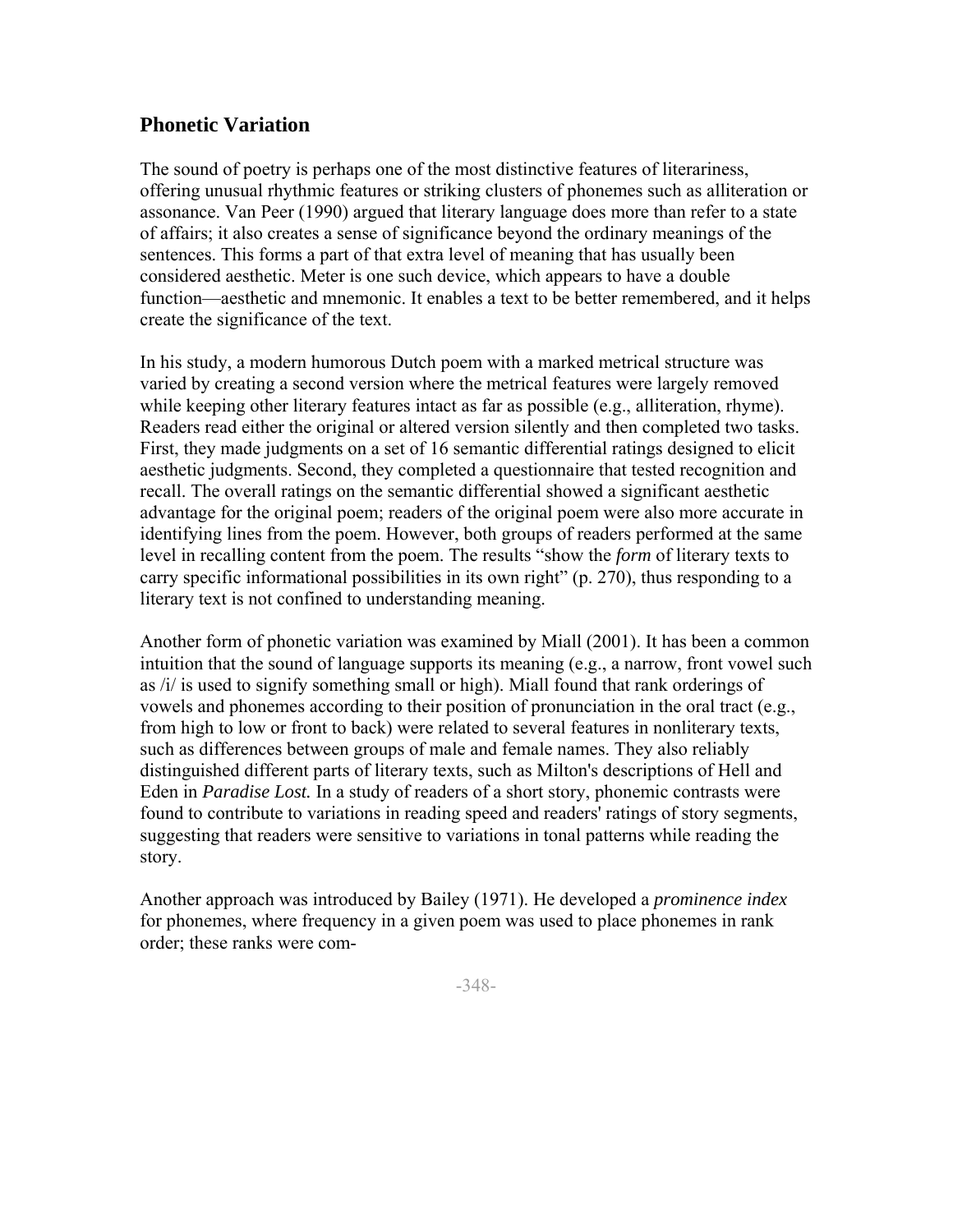pared with the ranks in a sample of standard English. He argued that higher frequency of a given phoneme was more likely to be noticed by a reader especially when a phoneme was relatively rare in standard English. This test revealed several systematic effects in the poems selected for study. In Dylan Thomas' poem "Fern Hill, " for example, he found a prevalence of voiced over unvoiced phonemes. Although this approach has not been verified with studies of readers, a sensitivity to phonetic effects has been shown in a nonliterary context by Zajonc, Murphy, and McIntosh (1993). Other accounts of phonetic patterns in poetry are offered by Tsur (1992). These results challenge the claim of Meutsch (1989) that "we can state the irrelevance of textual qualities for the management of problems during the cognitive process of comprehension" (p. 69). It seems probable, on the contrary, that literary readers are influenced by the sound structures of a text in their effort after meaning.

## **PROSPECTS**

The components of a future theory of literary processing may emerge from the studies discussed herein. In most of the studies, the focus is confined to one or two features of the response process, thus the findings cannot be related to a larger theory of processing except in a preliminary way. Studies that triangulate on a postulated phenomenon from a number of positions are clearly required, given the complexity and considerable variance apparent in all the dimensions of the literary process—the range of texts of different genres, the wide variety of responses exhibited by readers (although focusing on differences in interpretation may not be a priority), and the range of response processes from inferences to feeling. Magliano and Graesser (1991) are undoubtedly correct in advocating a three-pronged approach to literary understanding. This requires us to (a) make predictions based on medium-level theories about literary response, (b) analyze think-aloud data from readers, and (c) use behavioral measures such as reading times. The studies reviewed here, however, suggest that the addition of several more prongs might be required before an appropriately complex and powerful methodology is available—prongs that would be applied and coordinated within a single research program.

As the discussion has already shown, methodological questions are decided within the perspective of the researcher. Broadly speaking, literary processing has often been approached as a branch of discourse processing, with preset categories for analyzing response. However, this may deselect those features most characteristic of literary reading. A specific example of this problem lies in the type of instruction often

-349-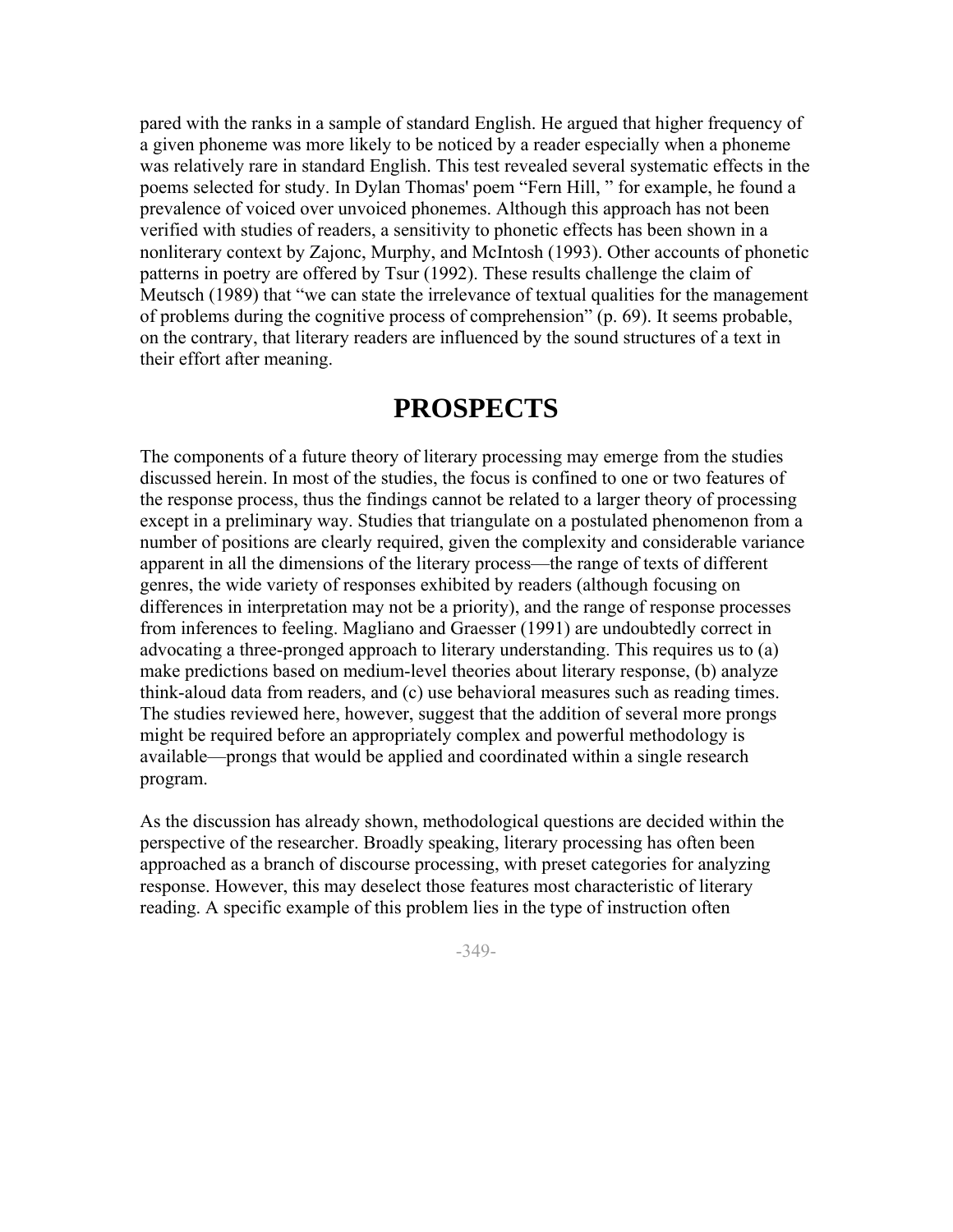given to readers. For example, in the study of Graves and Frederiksen (1991), readers were asked "to provide a verbal description of the passage while reading it, commenting on its content and style, " an instruction that appears directed to comprehending rather than experiencing the text. Similarly, the readers studied by Olson, Mack, and Duffy (1981) were told before reading that "later we would explore how well they understood each story. " In an informal study of my own (Miall, 1986), I suggested that when asked to write freely about their responses to a poem, the first responses of readers are predominantly affective. Only later, as readers come to define their experience of the poem, do more conceptual, analytic comments appear. Finding appropriate ways to elicit information about their response processes from literary readers, devising methods sensitive to the complex and fugitive aspects of the response, will continue to present a major challenge to future researchers.

Several key questions about the reading of literature remain. First, although the limitations of the cognitivist basis of research on reading has been pointed out (e.g., Miall & Kuiken, 1994a), a number of effective studies situated in alternative frameworks are now extant, ranging from studies of personal meaning (Halász, 1996) to electrophysiological measurement (Hoorn, 1996). Thus, it is evident that a rapprochement of cognitive and alternative approaches that examine affective, selfreferential, and cultural issues must be sought. This may help distinguish the boundary (no doubt a blurred one) between literary and nonliterary processes. For example, do the situation model processes demonstrated in Zwaan, Magliano, and Graesser (1995) operate in parallel to foregrounding processes (Miall & Kuiken, 1999)? Do features distinctive to literary processing displace cognitive forms of processing in some instances? Van Dijk's (1979) assertion, "we strictly deny the completely 'specific' nature of so-called 'literary interpretation', " seems open to challenge.

Second, the problem of understanding what may be innate in literary experience calls for careful and innovative kinds of study. Although it is clear that in major respects literary reading is premised on the cultural and educational context in which a reader learns to experience literary texts, it remains to be examined how far literariness is based on features of response that are a part of the evolutionary acquirement of human beings. Given that artistic production in the visual mode is known to date from at least 30,000 years before the present, it seems probable that literary experience (first oral, then in written form) has an equally long history that may be embedded in the human genotype.

Finally, although literary reading has a prestigious past, its future has been called into question given the advent and rapid spread of digi-

 $-350-$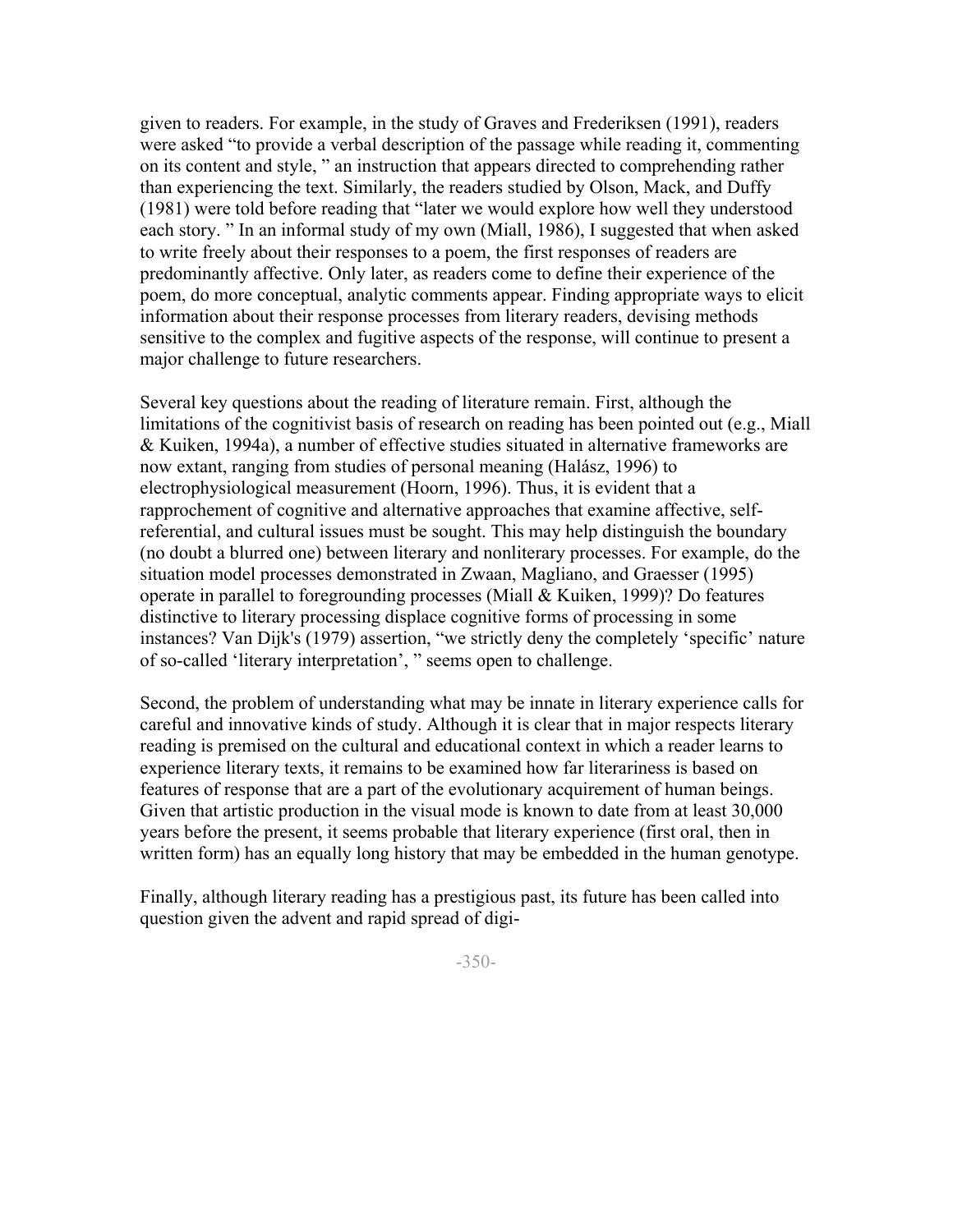tal media. Advocates for electronic forms of literature, including proponents of innovative hypertext literature, have cast doubt on the validity of literature in the printed book, yet it is far from clear whether the repurposing of literature for the electronic medium can continue to offer the same experience (Miall, 1998). Thus, it becomes more urgent to understand what literary reading is—what role it plays in the ecology of human culture and the health of individuals—before it is reconfigured or disappears in the face of new forms of electronic literacy.

# **REFERENCES**

Andringa, E. (1990). Verbal data on literary understanding: A proposal for protocol analysis on two levels. *Poetics, 19,* 231–257.

Andringa, E. (1996). Effects of "narrative distance" on readers' emotional involvement and response. *Poetics, 23,* 431–452.

Bailey, R. (1971). Statistics and the sounds of poetry. *Poetics, 1,* 16–37.

Bawarshi, A. (2000). The genre function. *College English, 62,* 335–360.

Beach, R., & Hynds, S. (1991). Research on response to literature. In R. Barr, M. L. Kamil, P. B. Mosenthal, & P. D. Pearson (Eds.), *Handbook of reading research: Volume II* (pp. 453–489). New York: Longman.

Bourg, T. (1996). The role of emotion, empathy, and text structure in children's and adult's narrative text comprehension. In R. J. Kreuz & M. S. MacNealy (Eds.), *Empirical approaches to literature and aesthetics* (pp. 241–260). Norwood, NJ: Ablex.

Brewer, W. F., & Lichtenstein, E. H. (1981). Event schemas, story schemas, and story grammars. In J. Long & A. Baddeley (Eds.), *Attention and Performance IX* (pp. 363– 379). Hillsdale, NJ: Lawrence Erlbaum Associates.

Brewer, W. F., & Lichtenstein, E. H. (1982). Stories are to entertain: A structural-affect theory of stories. *Journal of Pragmatics, 6,* 473–486.

Brewer, W. F., & Ohtsuka, K. (1988). Story structure and reader affect in American and Hungarian short stories. In C. Martindale (Ed.), *Psychological approaches to the study of literary narratives* (pp. 133–158). Hamburg: Helmut Buske.

Cook, G. (1994). *Discourse and literature.* Oxford: Oxford University Press.

Culler, J. (1981). *The pursuit of signs: Semiotics, literature, deconstruction.* London: Routledge & Kegan Paul.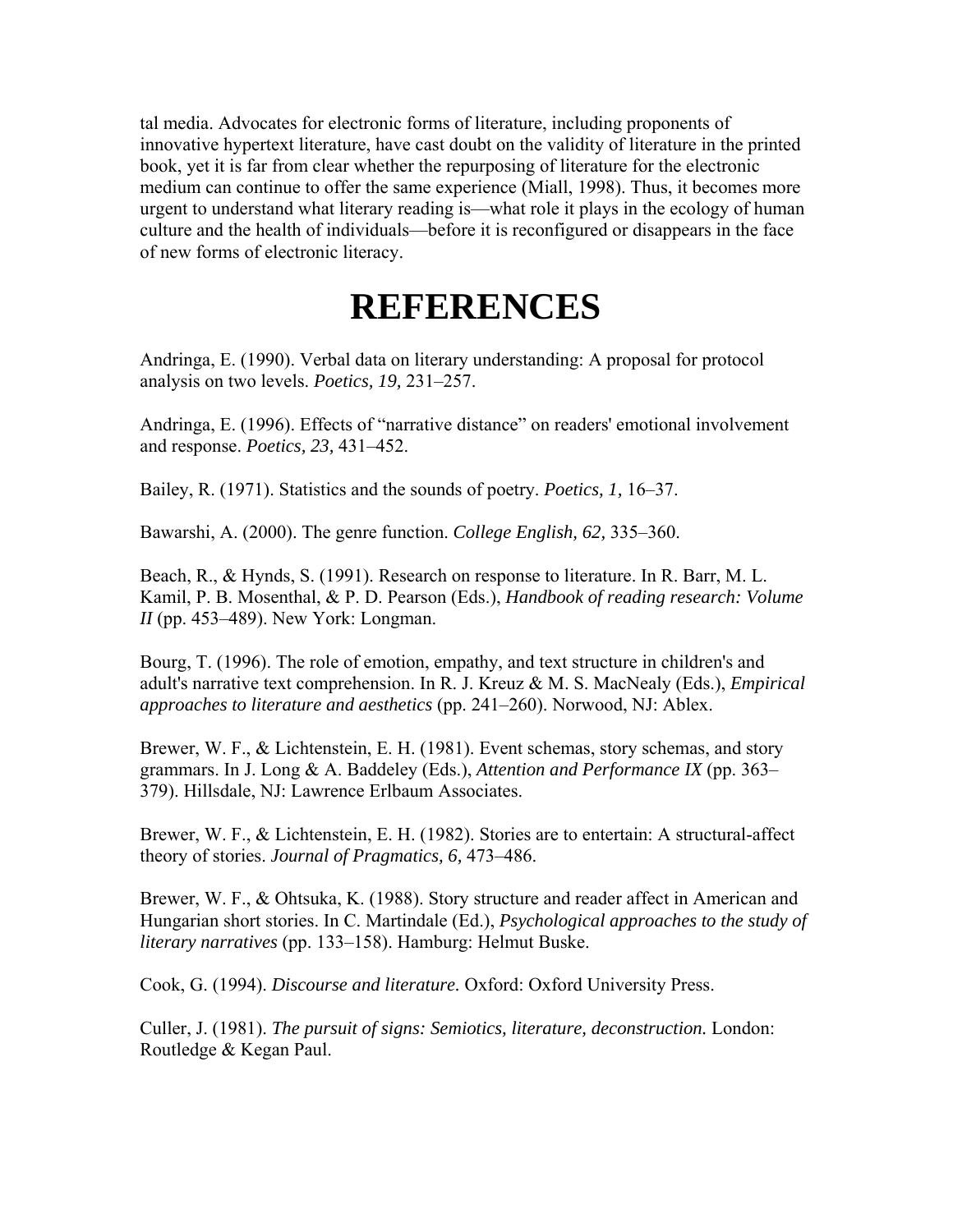Cupchik, G. C., Leonard, G., Axelrad, E., & Kalin, J. D. (1998). The landscape of emotion in literary encounters. *Cognition and Emotion, 12,* 825–847.

Cupchik, G. C., Oatley, K., & Vorderer, P. (1998). Emotional effects of reading excerpts from short stories by James Joyce. *Poetics, 25,* 363–377.

Denis, M. (1984). Imagery and prose: A critical review of research on adults and children. *Text, 4,* 381–401.

Derrida, J. (1980). The law of genre. *Critical Inquiry, 7,* 55–81.

Dijkstra, K., Zwaan, R. A., Graesser, A. C., & Magliano, J. P. (1994). Character and reader emotions in literary texts. *Poetics, 23,* 139–157.

Dixon, P., & Bortolussi, M. (1996). Literary communication: Effects of reader-narrator cooperation. *Poetics, 23,* 405–430.

Dixon, P., & Bortolussi, M. (2001). Prolegomena for a science of psychonarratology. In W. van Peer & S. Chatman (Eds.), *New perspectives on narrative perspective* (pp. 275– 287). Albany, NY: State University of New York Press.

-351-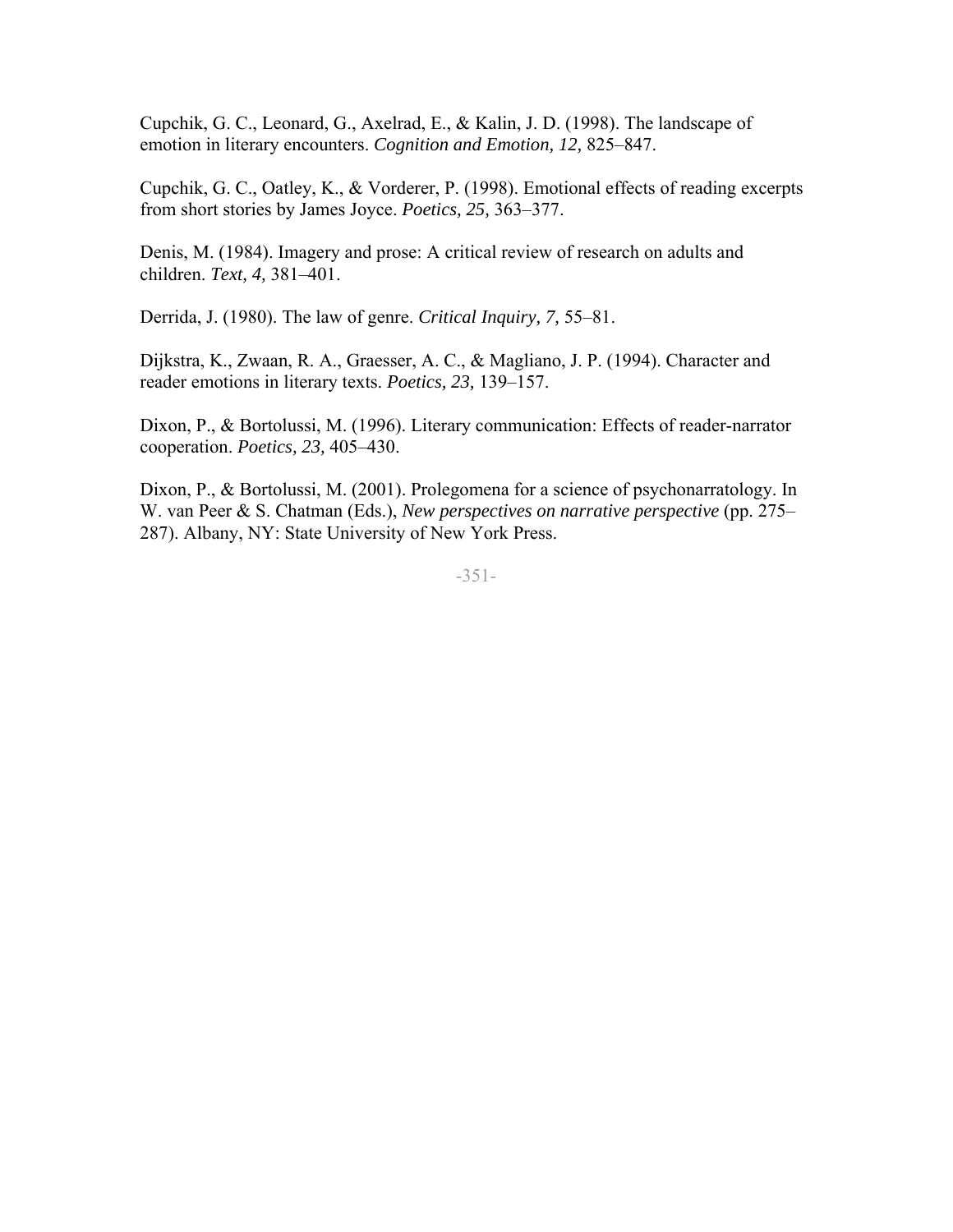Dixon, P., Bortolussi, M., Twilley, L. C., & Leung, A. (1993). Literary processing and interpretation: Towards empirical foundations. *Poetics, 22,* 5–33.

Eagleton, T. (1983). *Literary theory: An introduction.* Oxford: Basil Blackwell.

Erlich, V. (1981). *Russian formalism: History—Doctrine* (3rd ed.). New Haven & London: Yale University Press.

Fish, S. (1980). Literature in the reader: Affective stylistics. In *Is there a text in this class? The authority of interpretive communities* (pp. 21–67). Cambridge, MA: Harvard University Press. (Original work published 1970)

Fish, S. (1989). *Doing what comes naturally: Change rhetoric, and the practice of theory in literary and legal studies.* Durham, NC: Duke University Press.

Freund, E. (1987). *The return of the reader: Reader-response criticism.* London: Methuen.

Frijda, N. (1986). *The emotions.* Cambridge, England: Cambridge University Press.

Galda, L. (1983). Research in response to literature. *Journal of Research and Development in Education, 16,* 1–7.

Gerrig, R. J. (1993). *Experiencing narrative worlds: On the psychological activities of reading.* New Haven & London: Yale University Press.

Goetz, E. T., & Sadoski, M. (1996). Imaginative processes in literary comprehension: Bringing the text to life. In R. J. Kreuz & M. S. MacNealy (Eds.), *Empirical approaches to literature and aesthetics* (pp. 221–240). Norwood, NJ: Ablex.

Graesser, A. C., Kassler, M. A., Kreuz, R. J., & McLain-Allen, B. (1998). Verification of statements about story worlds that deviate from normal conceptions of time: What is true about *Einstein's Dreams?Cognitive Psychology, 35,* 246–301.

Graves, B., & Frederiksen, C. H. (1991). Literary expertise in the description of a fictional narrative. *Poetics, 20,* 1–26.

Groeben, N., & Schreier, M. (1998). Descriptive vs. prescriptive aspects of the concept of literature: The example of the polyvalence convention. *Poetics, 26,* 55–62.

Halász, L. (1991). Emotional effect and reminding in literary processing. *Poetics, 20,* 247–272.

Halász, L. (1995). President's address. In G. Rusch (Ed.), *Empirical approaches to literature: Proceedings of the Fourth Biannual Conference of the International Society*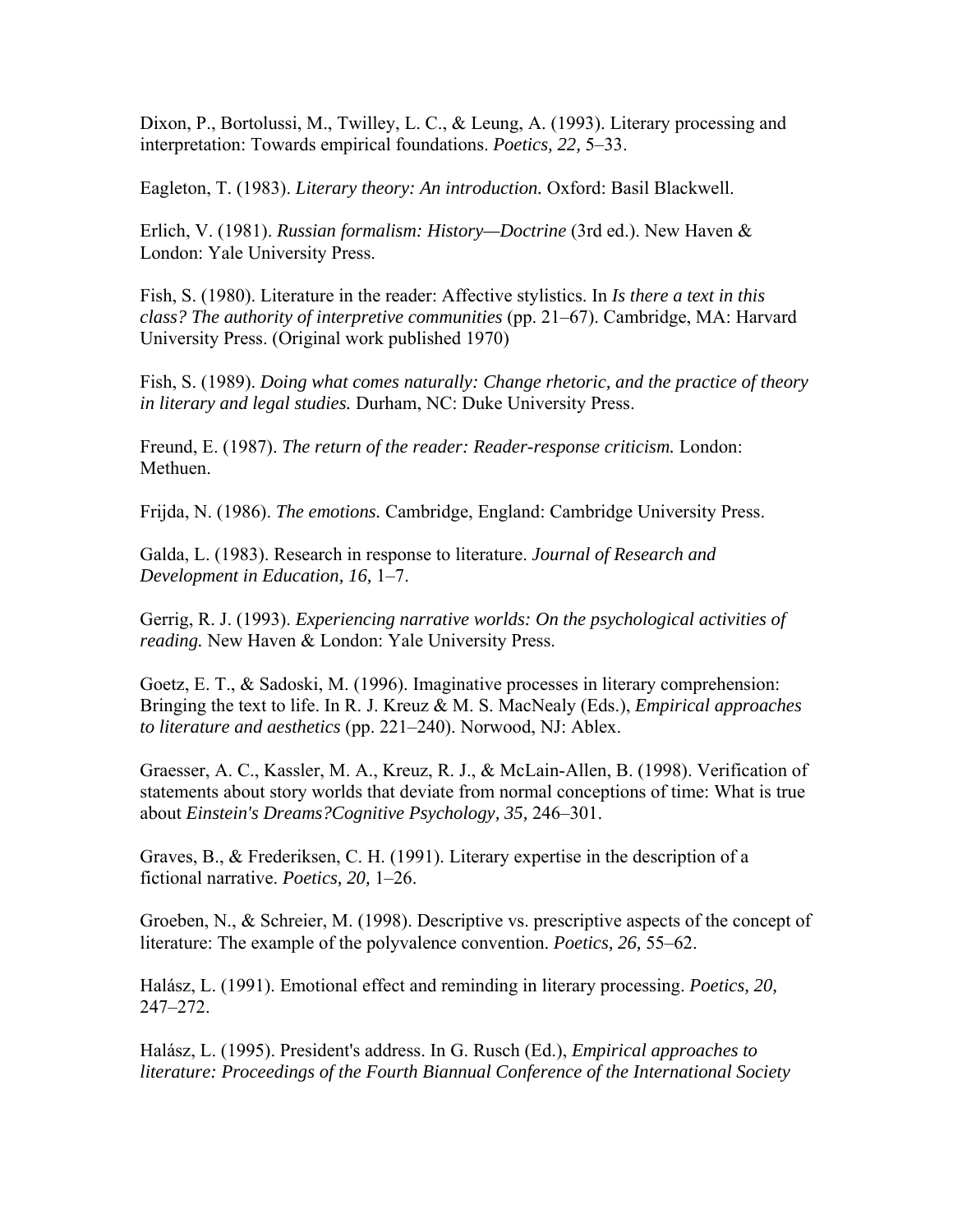*for the Empirical Study of Literature—IGEL, Budapest, August 1994* (pp. 10–15). Siegen: LUMIS Publications.

Halász, L. (1996). General and personal meaning in literary reading. In R. J. Kreuz & M. S. MacNealy (Eds.), *Empirical approaches to literature and aesthetics* (pp. 379– 396). Norwood, NJ: Ablex.

Halász, L., Carlsson, M. A., & Marton, F. (1991). Differences in recall and understanding of literary texts read several times. *Spiel, 2,* 235–262.

Halliday, M. A. K. (1978). *Language as social semiotic: The social interpretation of language and meaning.* London: Arnold.

Hanauer, D. (1995a). The effects of educational background on literary and poetic text categorization judgments. In G. Rusch (Ed.), *Empirical approaches to literature: Proceedings of the Fourth Biannual Conference of the International Society for the Empirical Study of Literature—IGEL, Budapest, August 1994* (pp. 338–347). Siegen: LUMIS Publications.

Hanauer, D. (1995b). Literary and poetic text categorization judgments. *Journal of Literary Semantics, 24,* 187–210.

Hanauer, D. (1996). Integration of phonetic and graphic features in poetic text categorization judgments. *Poetics, 23,* 363–380.

Hansson, G. (1990). Not a day without a book. *Spiel, 9,* 277–293.

Harker, W. J. (1996). Toward a defensible psychology of literary interpretation. In R. J. Kreuz & M. S. MacNealy (Eds.), *Empirical approaches to literature and aesthetics* (pp. 645–658). Norwood, NJ: Ablex.

-352-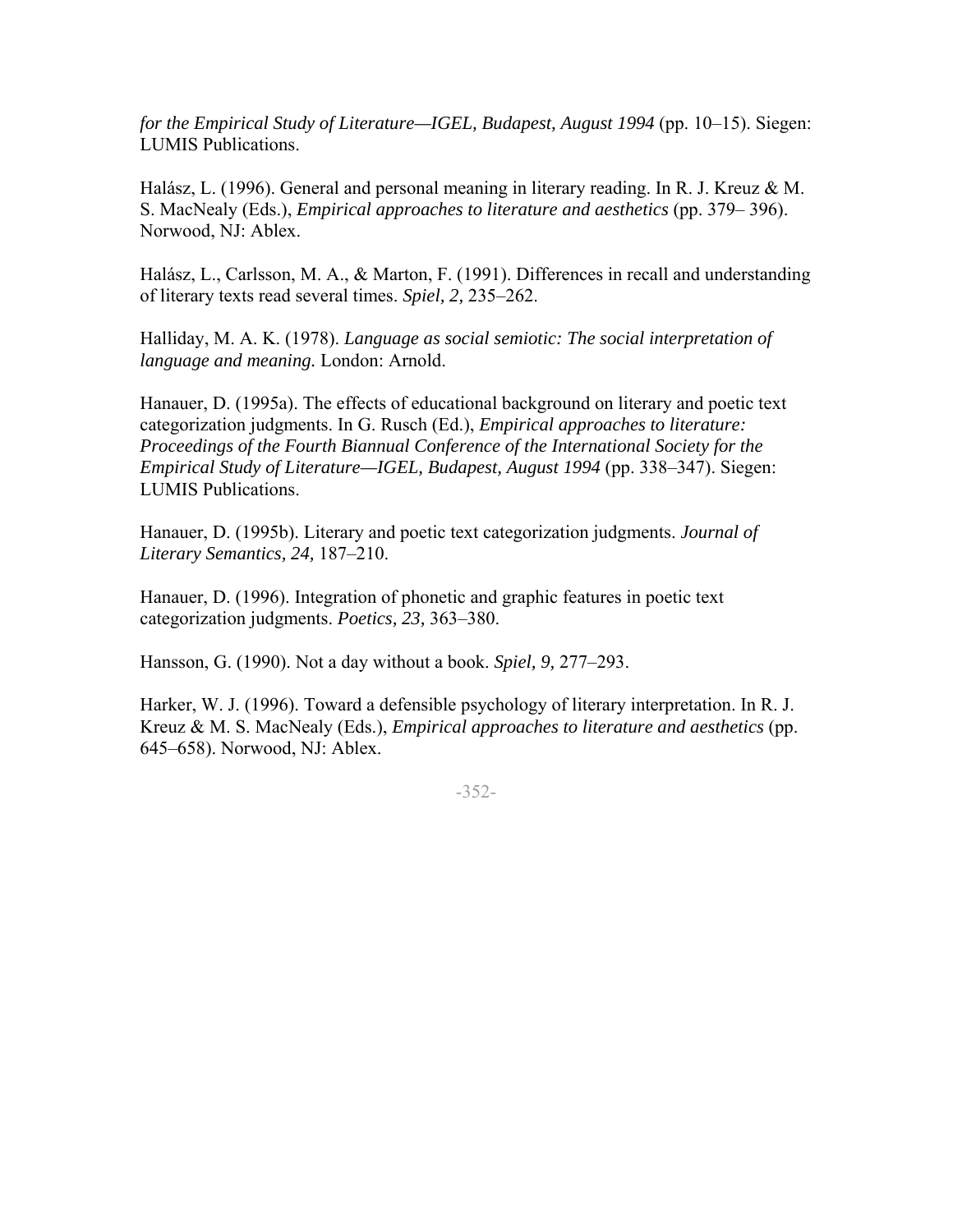Hauptmeier, H., & Viehoff, R. (1983). Empirical research on the basis of bioepistemology: A new paradigm for the study of literature? *Poetics Today, 4,* 153–171.

Hidi, S., & Baird, W. (1986). Interestingness—A neglected variable in discourse processing. *Cognitive Science, 10,* 179–194.

Hirsch, E. D. (1967). *Validity in interpretation.* New Haven & London: Yale University Press.

Hoffstaedter, P. (1987). Poetic text processing and its empirical investigation. *Poetics, 16,* 75–91.

Holland, N. N. (1968). *The dynamics of literary response.* New York: W. W. Norton.

Hoorn, J. (1996). Psychophysiology and literary processing: ERPs to semantic and phonological deviations in reading small verses. In R. J. Kreuz & M. S. MacNealy (Eds.), *Empirical approaches to literature and aesthetics* (pp. 339–358). Norwood, NJ: Ablex.

Hunt, R. A., & Vipond, D. (1986). Evaluations in literary reading. *Text, 6,* 53–71.

Hunt, R. A., & Vipond, D. (1991). First, catch the rabbit: The methodological imperative and the dramatization of dialogic reading. *Poetics, 20,* 577–595.

Iser, W. (1978). *The act of reading: A theory of aesthetic response.* London: Routledge.

Jauss, H. R. (1982). *Toward an aesthetic of reception* (T. Bahti, Trans.). Brighton, England: Harvester Press.

Kintsch, W. (1980). Learning from text, levels of comprehension, or: Why anyone would read a story anyway. *Poetics, 9,* 87–98.

Kintsch, W. (1998). *Comprehension: A paradigm for cognition.* New York: Cambridge University Press.

Klemenz-Belgardt, E. (1981). American research on response to literature: The empirical studies. *Poetics, 10,* 357–380.

Klinger, E. (1978). The flow of thought and its implications for literary communication. *Poetics, 7,* 191–205.

Kneepkens, E. W. E. M., & Zwaan, R. A. (1994). Emotions and literary text comprehension. *Poetics, 23,* 125–138.

Kuiken, D., & Miall, D. S. (2001). Numerically aided phenomenology: Procedures for investigating categories of experience. *FQS. Forum: Qualitative Social Research,* 2.1 (January).<http://qualitative-research.net/fqs/fqs-eng.htm>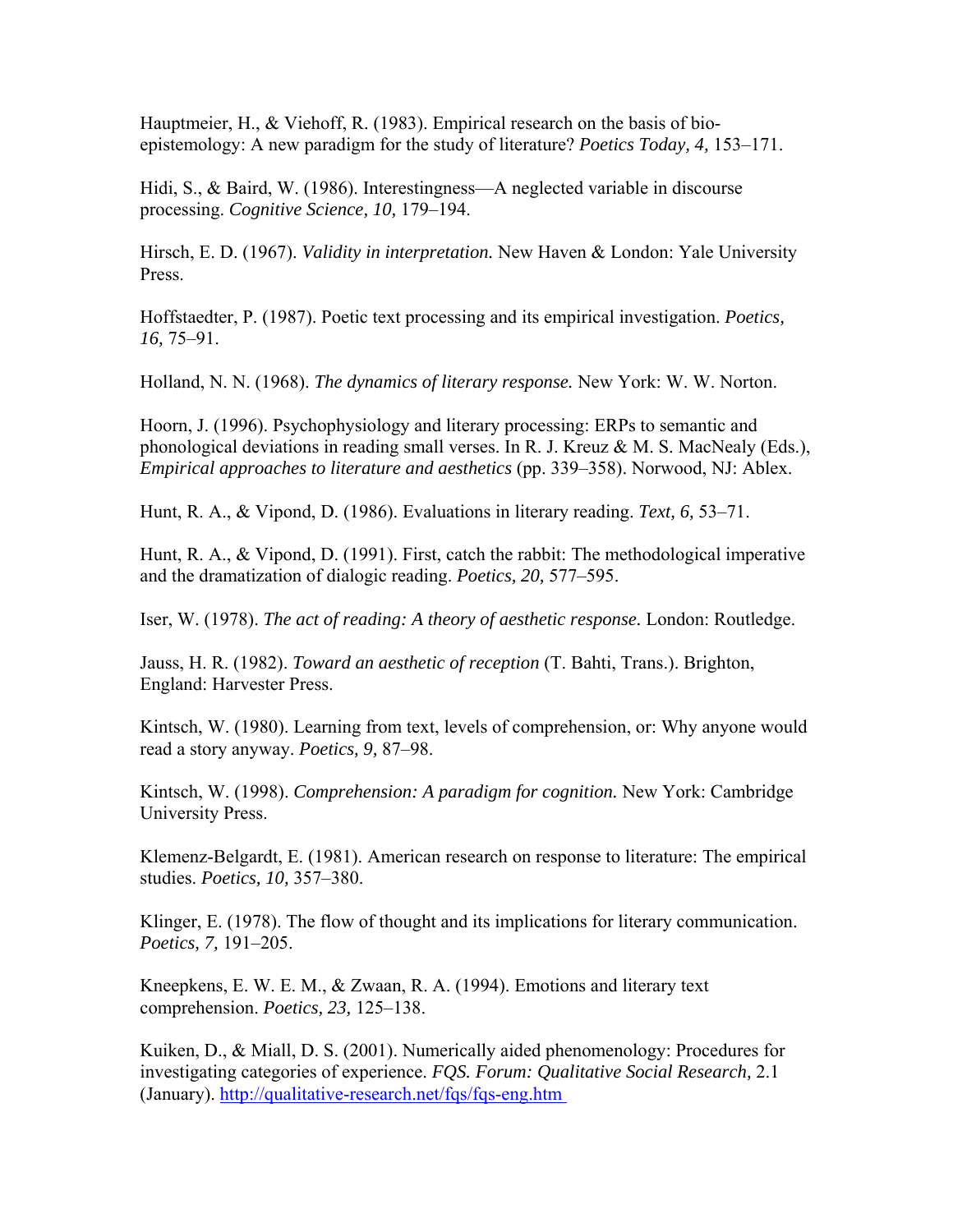Langer, J. A. (1990). The process of understanding: Reading for literary and informative purposes. *Research in the Teaching of English, 24,* 229–260.

Larsen, S. F., & Seilman, U. (1988). Personal remindings while reading literature. *Text, 4,* 411–429.

Larsen, S. F., László, J., & Seilman, U. (1991). Across time and place: Culturalhistorical knowledge and personal experience in appreciation of literature. In E. Ibsch, D. Schram, & G. Steen (Eds.), *Empirical studies of literature: Proceedings of the Second IGEL-Conference, Amsterdam 1989* (pp. 97–103). Amsterdam & Atlanta, GA: Rodopi.

László, J. (1988). Literary text, literary context, and reader expectations. In C. Martindale (Ed.), *Psychological approaches to the study of literary narratives* (pp. 205–226). Hamburg: Helmut Buske.

László, J., & Larsen, S. F. (1991). Cultural and text variables in processing personal experiences while reading literature. *Empirical Studies of the Arts, 9,* 23–34.

Lightman, A. (1993). *Einstein's dreams.* New York: Warner.

Long, D., & Graesser, A. C. (1991). Differences between oral and literary discourse: The effects of pragmatic information on recognition memory. In E. Ibsch, D. Schram, & G. Steen (Eds.), *Empirical studies of literature: Proceedings of the Second IGELConference, Amsterdam 1989* (pp. 105–109). Amsterdam & Atlanta, GA: Rodopi.

-353-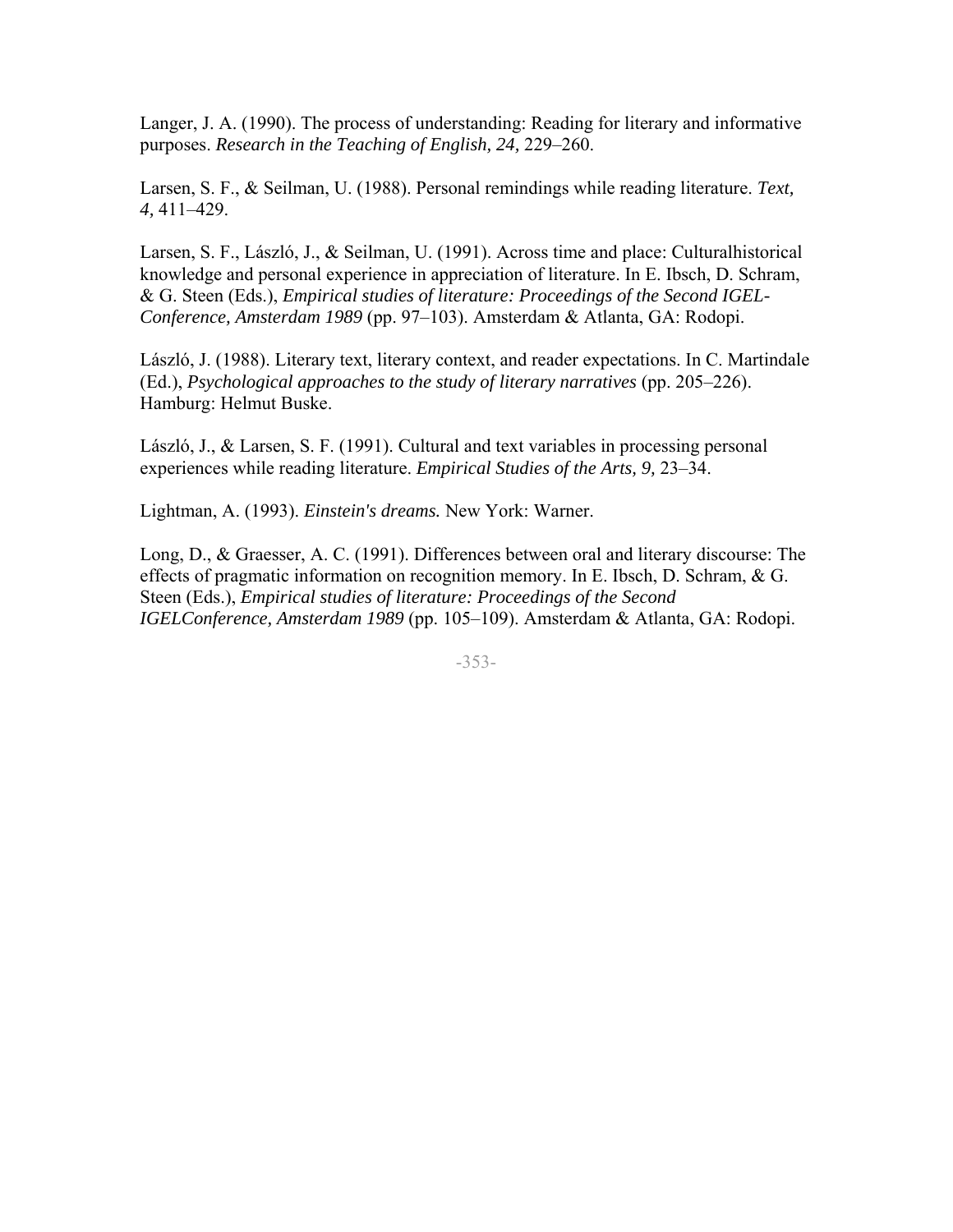Magliano, J. P., & Graesser, A. C. (1991). A three-pronged method for studying inference generation in literary text. *Poetics, 20,* 193–232.

Martindale, C., & Dailey, A. (1995). I. A. Richards revisited: Do people agree in their interpretations of literature? *Poetics, 23,* 299–314.

Meutsch, D. (1989). How to do thoughts with words: II. Degrees of explicitness in thinkaloud during the comprehension of literary and expository texts with different types of readers. *Poetics, 18,* 45–71.

Meutsch, D., & Schmidt, S. J. (1985). On the role of conventions in understanding literary texts. *Poetics, 14,* 551–574.

Miall, D. S. (1986). Authorizing the reader. *English Quarterly, 19,* 186–195.

Miall, D. S. (1988). Affect and narrative: A model of response to stories. *Poetics, 17,* 259–272.

Miall, D. S. (1989). Beyond the schema given: Affective comprehension of literary narratives. *Cognition and Emotion, 3,* 55–78.

Miall, D. S. (1993). Constructing understanding: Emotion and literary response. In D. Bogdan & S. B. Straw (Eds.), *Constructive reading: Teaching beyond communication* (pp. 63–81). Portsmouth, NH: Boynton/Cook.

Miall, D. S. (1995). Anticipation and feeling in literary response: A neuropsychological perspective. *Poetics, 23,* 275–298.

Miall, D. S. (1998). The hypertextual moment. *English Studies in Canada, 24,* 157–174.

Miall, D. S. (2001). Sounds of contrast: An empirical approach to phonemic iconicity. *Poetics, 29,* 55–70.

Miall, D. S., & Kuiken, D. (1994a). Beyond text theory: Understanding literary response. *Discourse Processes, 17,* 337–352.

Miall, D. S., & Kuiken, D. (1994b). Foregrounding, defamiliarization, and affect: Response to literary stories. *Poetics, 22,* 389–407.

Miall, D. S., & Kuiken, D. (1995). Feeling and the three phases of literary response. In G. Rusch (Ed.), *Empirical approaches to literature: Proceedings of the Fourth Biannual Conference of the International Society for the Empirical Study of Literature—IGEL, Budapest, August 1994* (pp. 282–290). Siegen: LUMIS Publications.

Miall, D. S., & Kuiken, D. (1999). What is literariness? Three components of literary reading. *Discourse Processes, 28,* 121–138.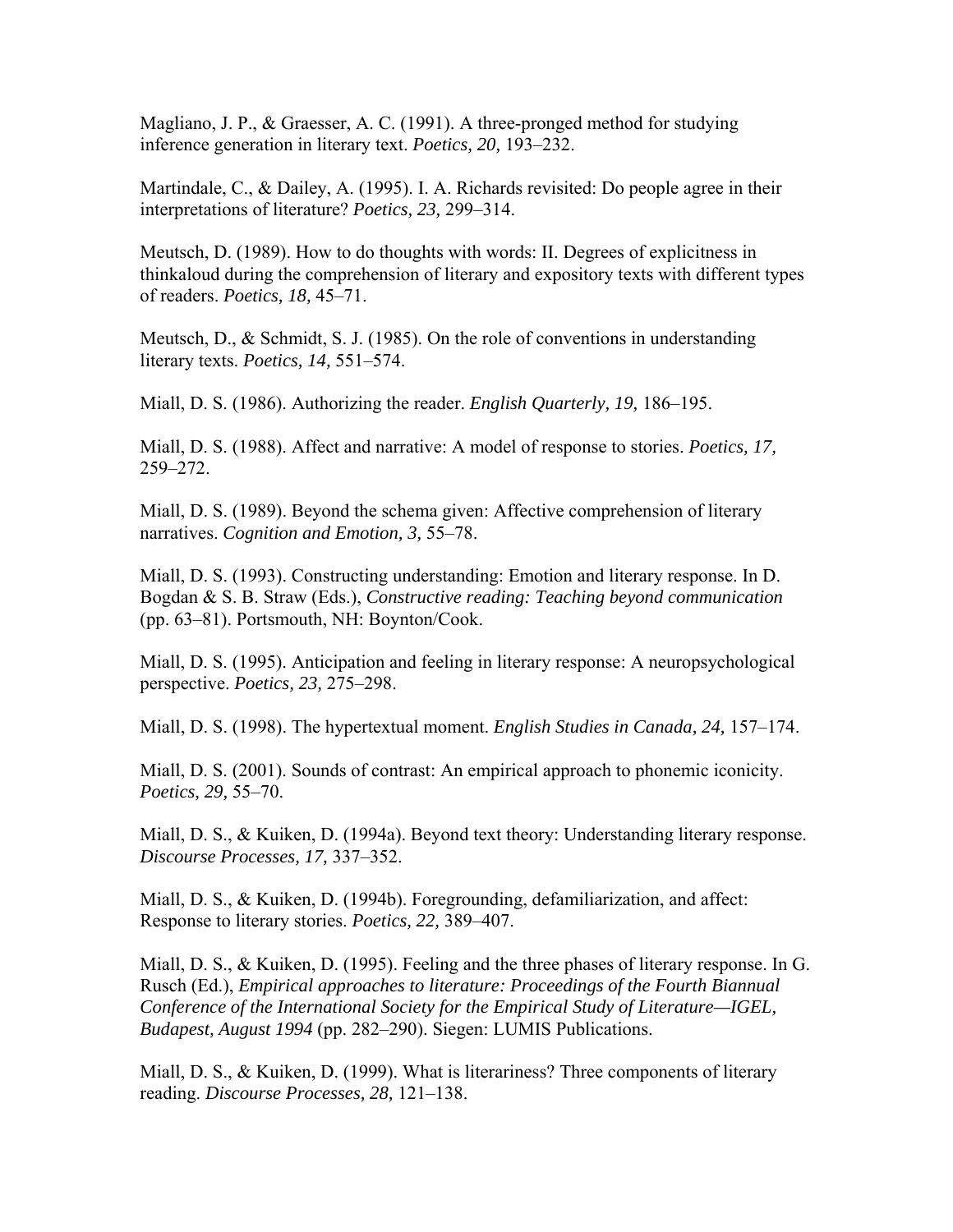Miall, D. S., & Kuiken, D. (2001). Shifting perspectives: Readers' feelings and literary response. In W. van Peer & S. Chatman (Eds.), *New perspectives on narrative perspective* (pp. 289–301). Albany, NY: State University of New York Press.

Mukařovský, J. (1964). Standard language and poetic language. In P. L. Garvin (Ed.), *A Prague School reader on esthetics, literary structure, and style* (pp. 17–30). Washington, DC: Georgetown University Press. (Original work published 1932)

Nell, V. (1988). *Lost in a book: The psychology of reading for pleasure.* New Haven & London: Yale University Press.

Olsen, G. M., Mack, R. L., & Duffy, S. A. (1981). Cognitive aspects of genre. *Poetics, 10,* 283–315.

Purves, A. C., & Beach, R. (1972). *Literature and the reader.* Urbana, IL: National Council of Teachers of English.

Richards, I. A. (1929). *Practical criticism.* London: Routledge & Kegan Paul.

Rosenblatt, L. M. (1937). *Literature as exploration.* New York: Appleton-CenturyCrofts.

Schmidt, S. J. (1982). *Foundations for the empirical study of literature: The components of a basic theory* (R. de Beaugrande, Trans.). Hamburg: Helmut Buske Verlag.

Schmidt, S. J. (1983). The empirical science of literature ESL: A new paradigm. *Poetics, 12,* 19–34.

Schmidt, S. J., & Groeben, N. (1989). How to do thoughts with words: On understanding literature. In D. Meutsch & R. Viehoff (Eds.), *Comprehension of literary dis*-

-354-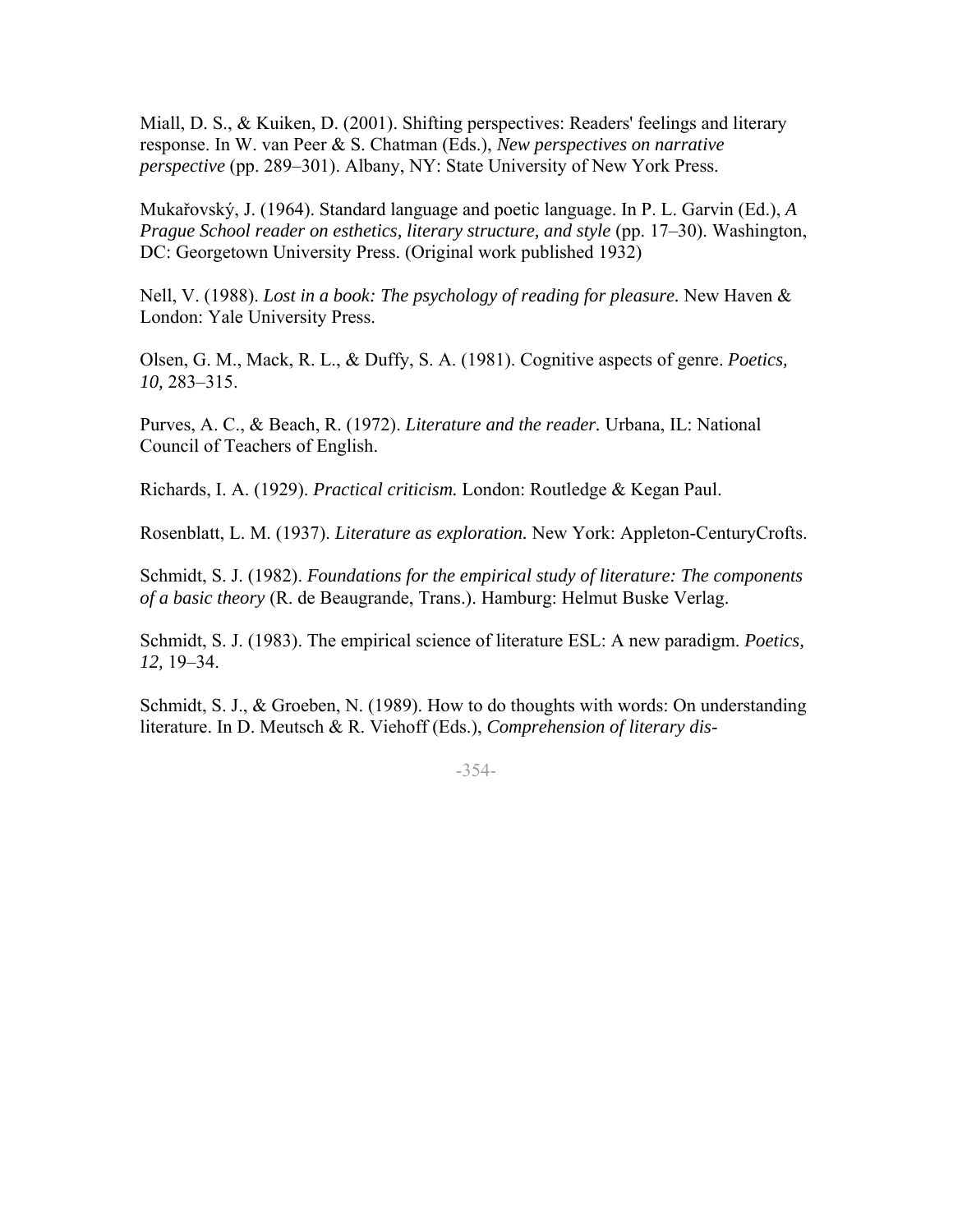*course: Results and problems of interdisciplinary approaches* (pp. 16–46). Berlin & New York: Walter de Gruyter.

Seilman, U., & Larsen, S. F. (1989). Personal resonance to literature: A study of remindings while reading. *Poetics, 18,* 165–177.

Sontag, S. (1983). Against interpretation. In *A Susan Sontag reader* (pp. 95–104). Harmondsworth, UK: Penguin Books. (Original work published 1964) Spiro, R. J. (1982). Long-term comprehension: Schema-based versus experiential and evaluative understanding. *Poetics, 11,* 77–86.

Terry, R. (1997). Literature, aesthetics, and canonicity in the eighteenth century. *Eighteenth-Century Life, 21,* 80–101.

Tsur, R. (1992). *What makes sound patterns expressive? The poetic mode of speech perception.* Durham & London: Duke University Press.

Van den Broek, P., Rohleder, L., & Narváez (1996). Causal inferences in the comprehension of literary texts. In R. J. Kreuz & M. S. MacNealy (Eds.), *Empirical approaches to literature and aesthetics* (pp. 179–200). Norwood, NJ: Ablex.

Van Dijk, T. A. (1979). Cognitive processing of literary discourse. *Poetics Today, 1,* 143–159.

Van Peer, W. (1986). *Stylistics and psychology: Investigations of foregrounding.* London: Croom Helm.

Van Peer, W. (1990). The measurement of metre: Its cognitive and affective functions. *Poetics, 19,* 259–275.

Viehoff, R. (1995). Literary genres as cognitive schemata. In G. Rusch (Ed.), *Empirical approaches to literature: Proceedings of the Fourth Biannual Conference of the International Society for the Empirical Study of Literature—IGEL, Budapest, August 1994* (pp. 72–76). Siegen: LUMIS Publications.

Viehoff, R., & Andringa, E. (1990). Literary understanding as interaction: Some aspects, some hints, some problems. *Poetics, 19,* 221–230.

Vipond, D., & Hunt, R. A. (1984). Point-driven understanding: Pragmatic and cognitive dimensions of literary reading. *Poetics, 13,* 261–277.

Wimsatt, W. K., & Beardsley, M. (1954). The affective fallacy. In W. Wimsatt, *The verbal icon* (pp. 21–39). London: Methuen. (Original work published 1946)